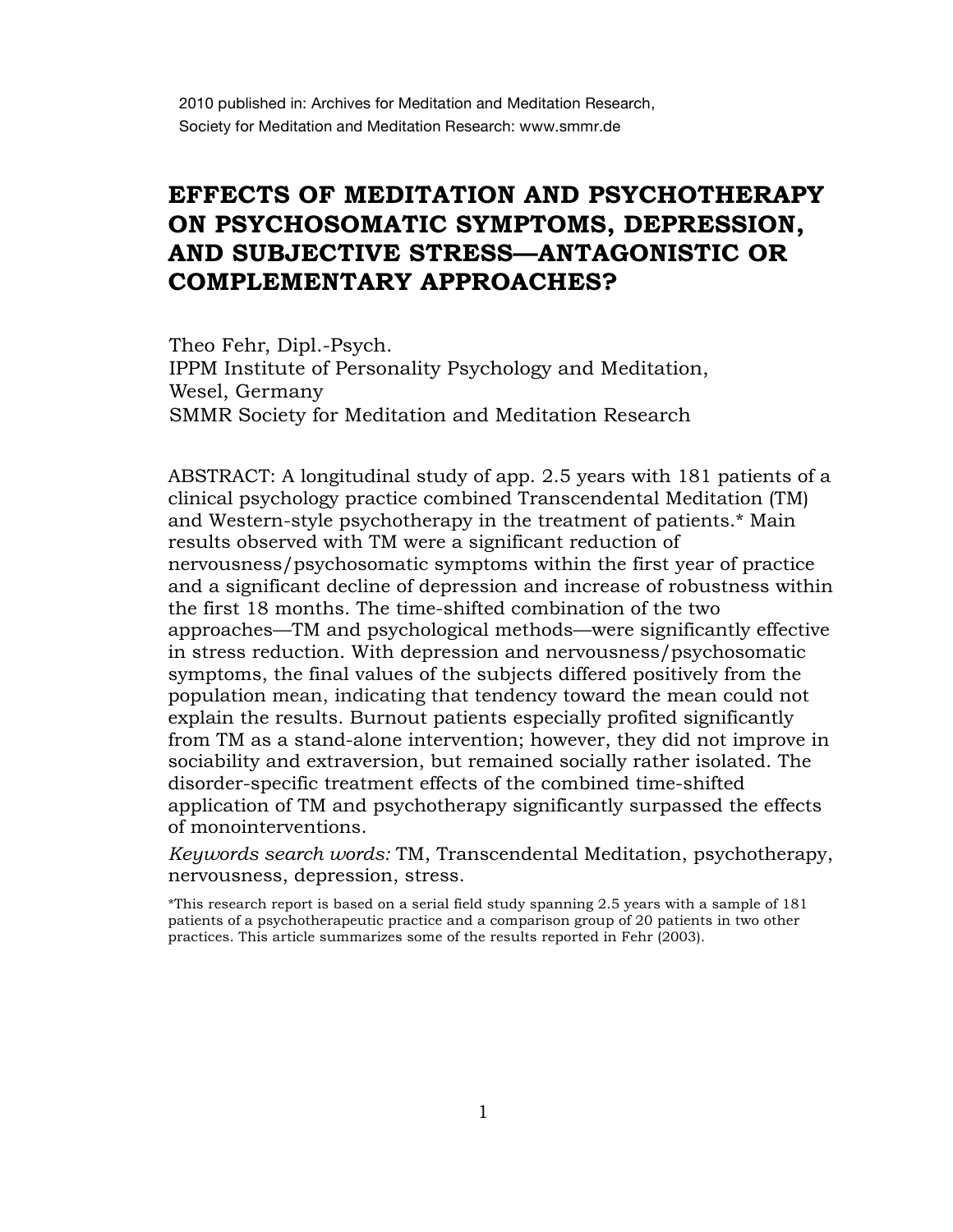## **1. Introduction**

Transcendental Meditation (TM) is the easy and effortless technique of bringing the attention to subtler and more refined levels of thinking. The author was trained personally by the founder of TM, Maharishi Mahesh Yogi. He now teaches TM independent of the TM movement for reasons explained in Fehr (2002a) and succinctly summarized by Piron (2001b): The TM organization is "characterized by ideologies that seem to be questionable in the eyes of the author" (p. 72).

Extensive research on TM in the last 40 years has shown positive effects on health in general (Orme-Johnson, 1987) and on psychological well-being in particular (Eppley, 1989; Fehr, 1996; Grawe, Donati, & Bernauer, 1994). In a field study, Orme-Johnson (1987) compared 5 years of medical insurance utilization statistics of approximately 2,000 regular participants in the TM program with a normative database of approximately 600,000 members of the same insurance carrier. The benefits, deductibles, co-insurance terms, and distribution by gender of the TM group were very similar to the norm; however, the TM group had lower medical utilization rates in all categories. Inpatient days per 1,000, by age category, were 50.2% fewer than the norm for children (0-18 years), 50.1% fewer for young adults (19-39 years), and 69.4% fewer for older adults (40 years and above ). Outpatient visits per 1,000, for the same age categories, were 46.8%, 54.7%, and 73.7% fewer, respectively.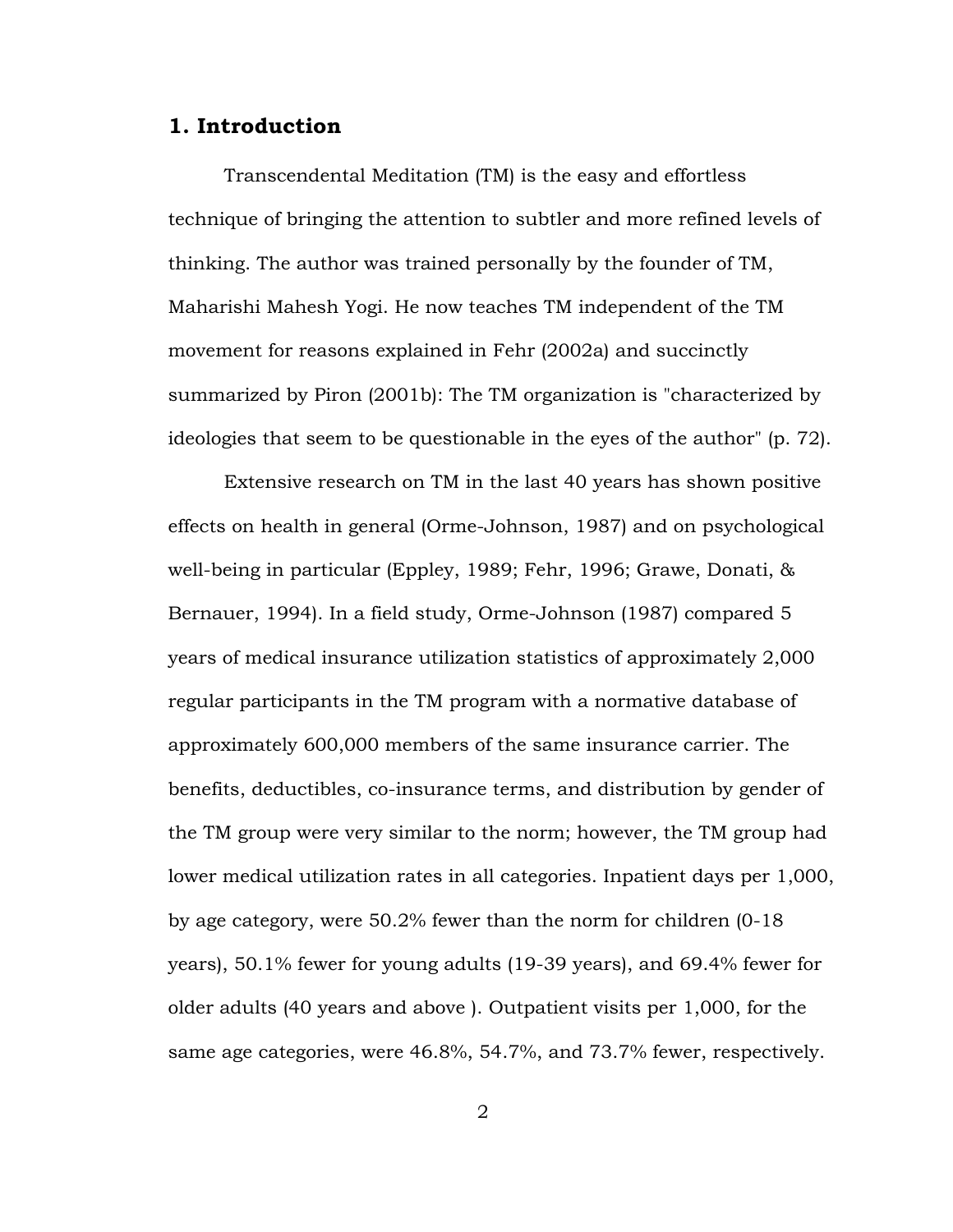Hospital admissions per 1,000 were fewer for the TM group than for the norm for all of 17 major medical treatment categories, including 30.6% fewer for all mental disorders, and 87.3% fewer for diseases of the nervous system. Hence, one could hypothesize that meditation, along with psychotherapy, might be of some benefit to the patients.

In their survey of the latest research on different meditation techniques, Shapiro, Walsh, and Willoughby (2003) reported the following results for the TM technique: increased practical intelligence, field independence, creativity, and speed of information processing (So & Orme-Johnson, 2001); a significant increase in positive personality growth as a function of the length of practice of TM (Sridevi, Rao, & Krsiha, 1998); and deep physiological relaxation (Dillbeck & Orme-Johnson, 1987).

Contributing to a lively speculative discussion concerning the topic of epilepsy and TM (Orme-Johnson, 2006), this researcher reviewed the reports in his therapy practice spanning 30 years and containing data from more than 1,000 meditating patients. It was found that patients with symptoms of partial epilepsy experienced complete freedom from seizures from the moment they started TM (Fehr, 2006b).

Among the different meditative states experienced during TM, the experience of transcendental pure consciousness, which is conceptually identical with the state of (brief) objectless *samadhi* in the yoga tradition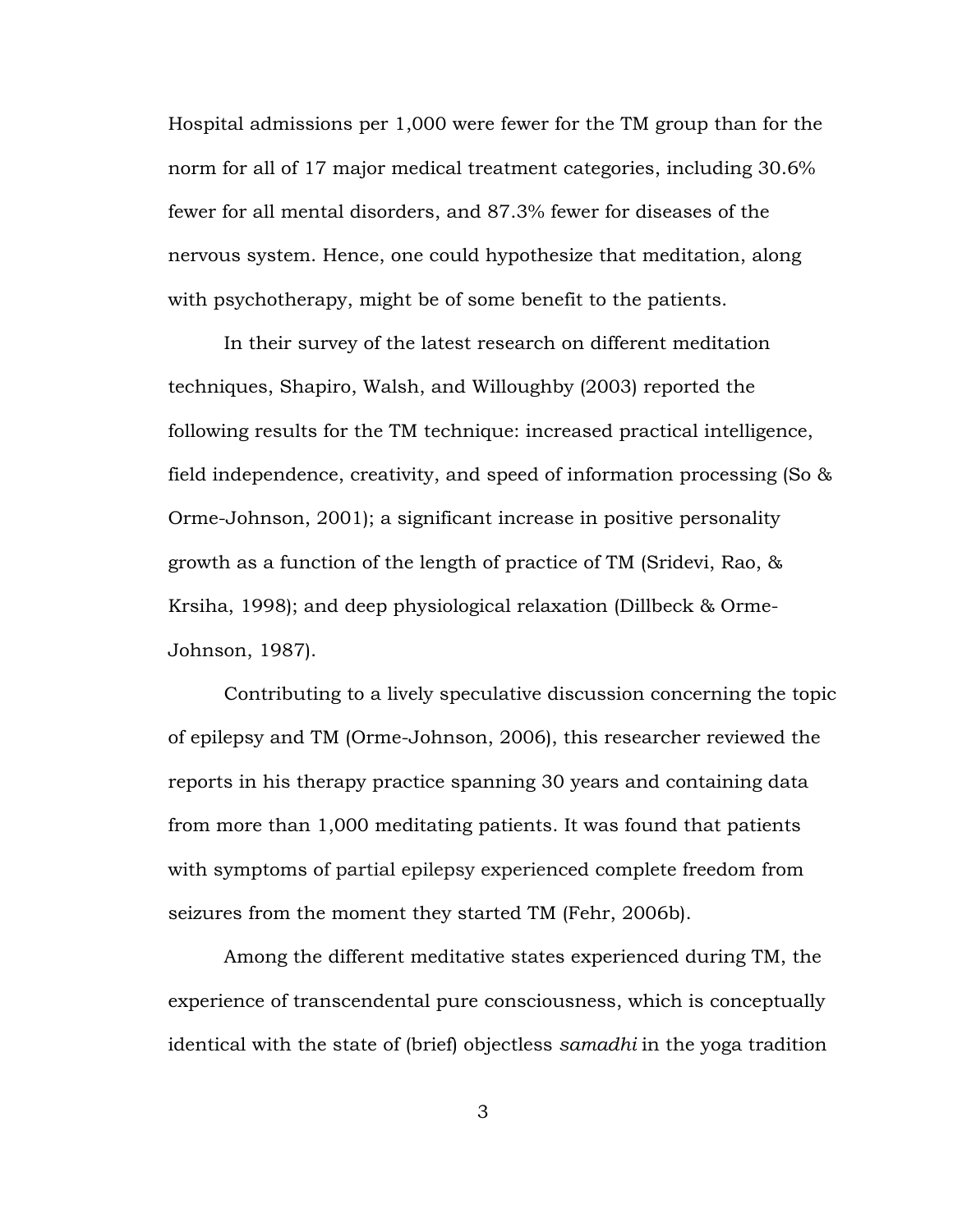of Patanjali, is marked by specific physiological changes (Travis, 2001). Mason et al. (1997) looked for identifiable neural correlates of selfreported continuous transcendental consciousness—continuous *samadhi* experience even during sleep (*nirvikalpa samadhi*)—and found unique EEG signatures for long-term TM practitioners. The witnessing experience during deep sleep was accompanied by significantly higher theta-alpha activity (beside their regular delta-EEG, which signifies a sound sleep state) and decreased chin-tone (EMG) compared to shorttime TM practitioners or nonmeditators. Shapiro et al. (2003) held that "these findings may be some of the most significant discoveries in the field of consciousness studies" (p. 81).

A study comparing different forms of meditation by using the German form of the MEDEQ survey—the *Meditationstiefefragebogen* (MTF) developed by Piron (2001a, 2001b)—indicated that TM practitioners reached the deepest state of meditation, the nondual state of the transpersonal Self, or *samadhi* (also called transcendental consciousness or pure consciousness without content) within the first days of practice in most cases because of the technique's emphasis on effortlessness and ease of approach (Fehr, 2002a).

Two points should be highlighted concerning the classification of TM within the realm of meditation forms: First, TM is an objectless meditation (*asamprajnata* meditation, according to the Yoga Sutra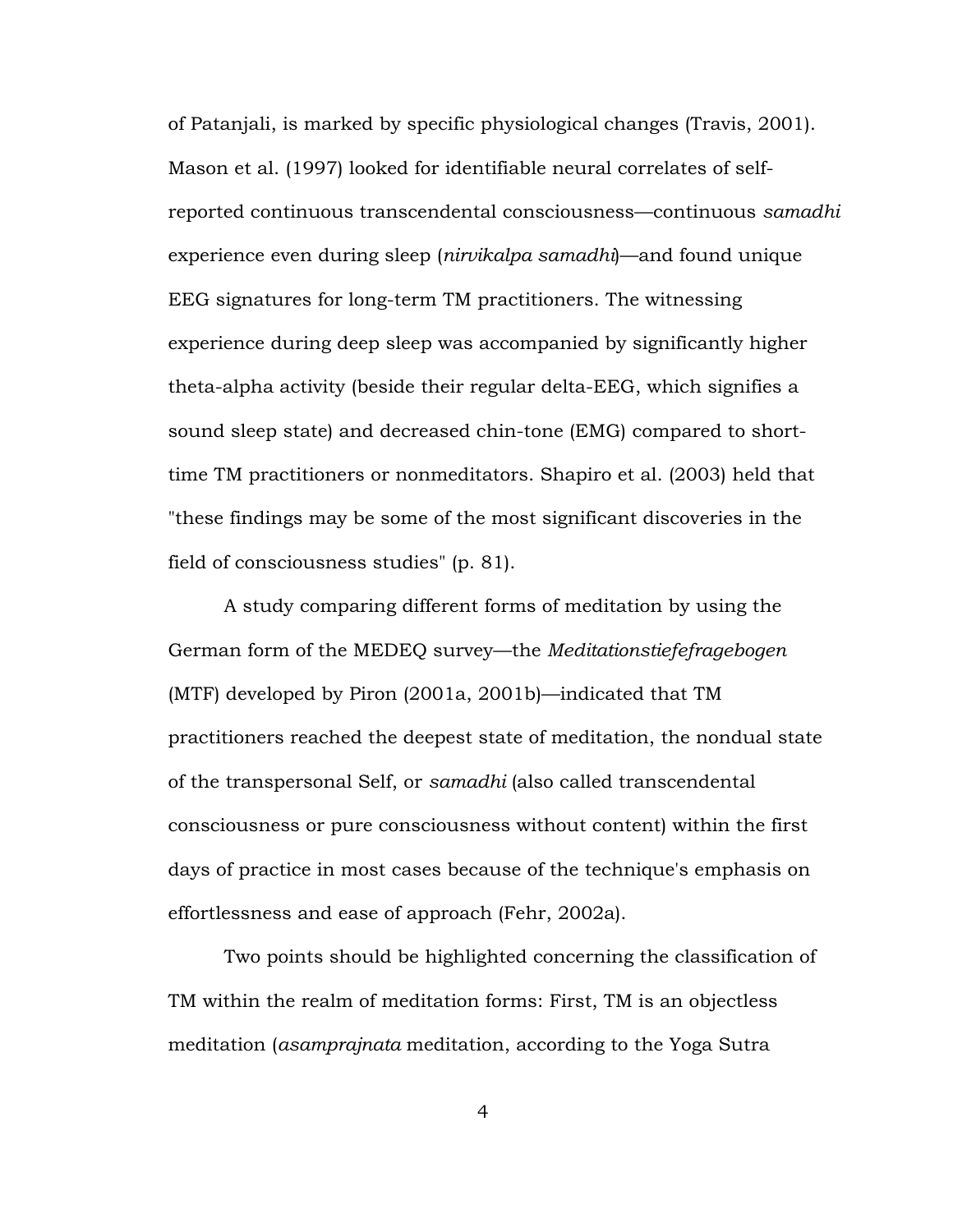terminology), in contrast to the rather concentrative mantra meditation, which belongs to object-related forms (*samprajnata*) of meditation. The difference lies in the meanings associated with the term *concentration*: Generally, mantra meditation uses mantra as an object for the mind to concentrate upon. The TM technique, by contrast, uses mantra to let go of the attention. The second point is that TM sometimes is mistakenly classified as a passive technique. But it is neither passive nor active. Rather, the attention is being trained to maintain a balance between being active and passive. This balanced state of mind is essentially a state of pure consciousness without thoughts.

Of special interest to this researcher was the question how TM (as a method for repeatedly experiencing the state of pure consciousness) and psychotherapy might get along with each other, which prompted this investigation.

## **2. Method**

This mixed methods study used both quantitative and qualitative approaches to find answers to the question how Eastern meditation might be helpful within the context of Western-style psychotherapy. The method used in the quantitative portion of this investigation was the equivalent of a field study rather than of an experimental design. Our office used the scales of the *Freiburger Persönlichkeitsinventar* (FPI and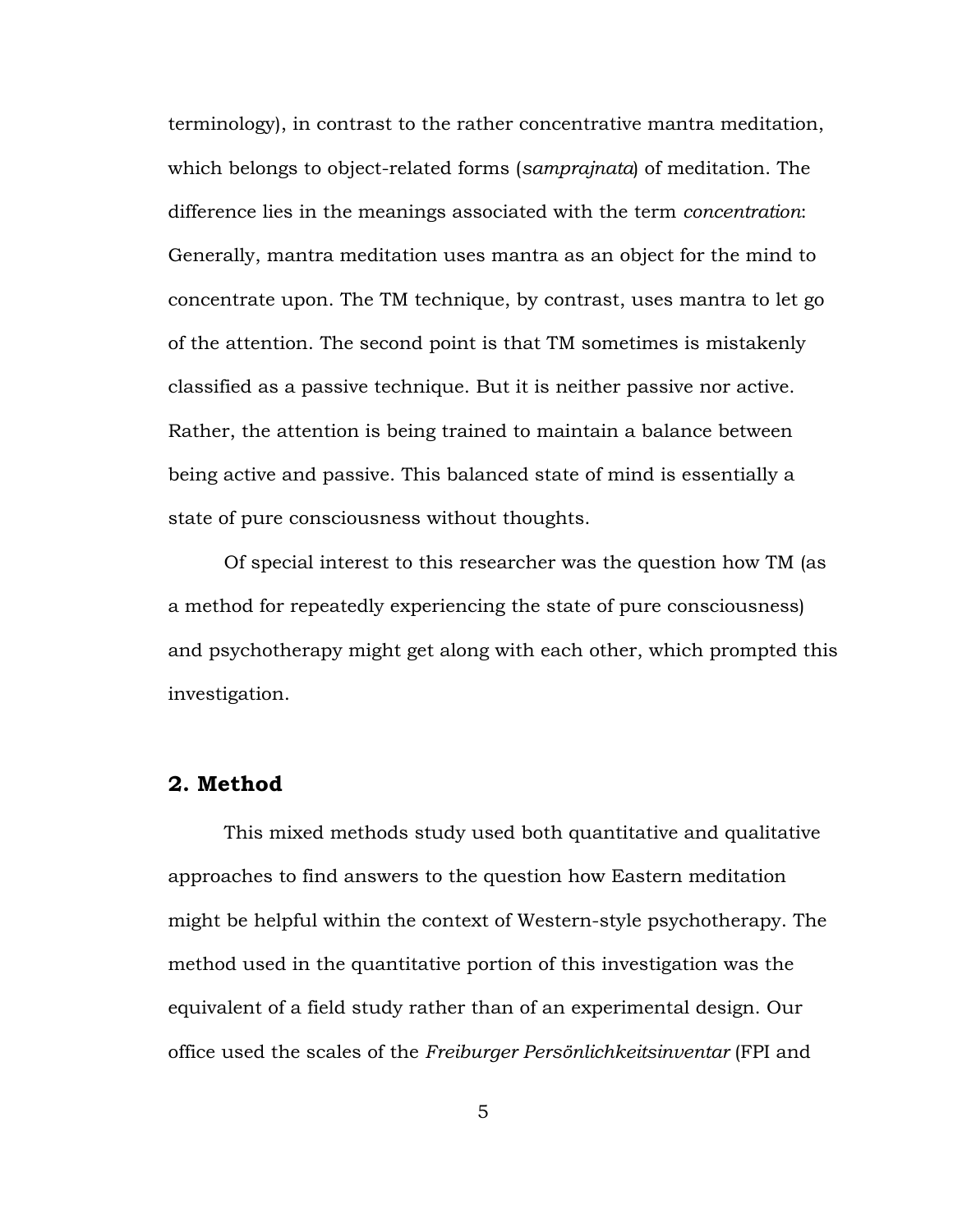FPI-R) to determine the effects of psychotherapy and/or meditation (i.e., TM) through pre-post comparisons. Patients were asked to fill out questionnaires at regular intervals, up to 6 times, within a maximum time span of 2.5 years. Table 1 shows traits measured with the FPI and their abbreviations.

#### Table 1

*Abbreviations of the Freiburger Persönlichkeitsinventar (FPI) Survey*

| Abb.       | Trait        | Abb.       | Trait                       | Abb.       | Trait                |
|------------|--------------|------------|-----------------------------|------------|----------------------|
| NER        | nervousness  | <b>GES</b> | sociability                 | <b>EXT</b> | extraversion         |
| AGG        | aggression   | GEL        | placidity                   | NEU        | neuroticism          |
| <b>DEP</b> | depression   |            | DOM domineering<br>tendency |            | MAS robustness       |
| ERR        | irritability | <b>GEH</b> | Inhibition                  | <b>BEA</b> | subjective<br>stress |

Two therapists working within their regular therapy schedules (without the use of TM) handed out questionnaires to their patients in parallel to our study, whereby a Reference Group was established. The interval for the Reference Group was app. 11 months; the longer time frames could not be used because the number of subjects was too small.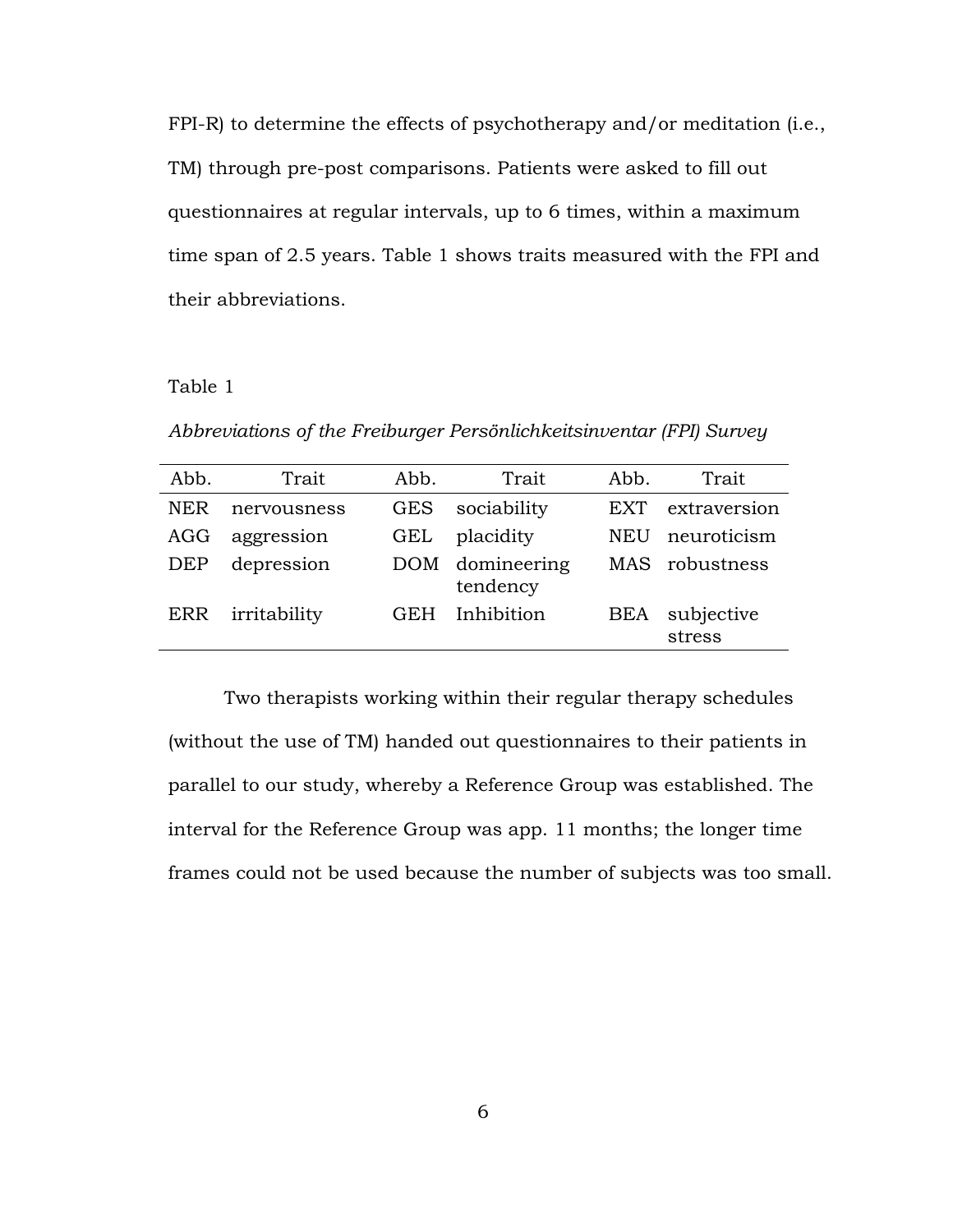# **3. Time Series Profiles and Pre-Post Changes for Selected Scales**

To provide a detailed description of the most prominent changes, the scales for which significant changes could be observed were selected. The different groups under consideration were:

*Group 1* (*n* = 16/12/16) receiving psychotherapy only.

- *Group 2* (*n* = 16) started with psychotherapy and, after a mean interval of about 6 months, meditation was added.
- *Group 3* (*n* = 24) started with psychotherapy and meditation simultaneously.

*Group 4* (*n* = 8) practiced meditation only without psychotherapy.

*Group 5* (*n* = 19) consisted of long-term meditators with an average of 3 years of practice.

The short-term interval averaged 4-6 months; the long-term interval averaged 10-13 months.

## **3.1 Nervousness/Psychosomatic Symptoms**

On the FPI Nervousness scale, this condition is characterized by "physical complaints and vegetative symptoms; general psychosomatic disorders; strong physical response to emotional irritation." The scale covers typical somatoform symptoms.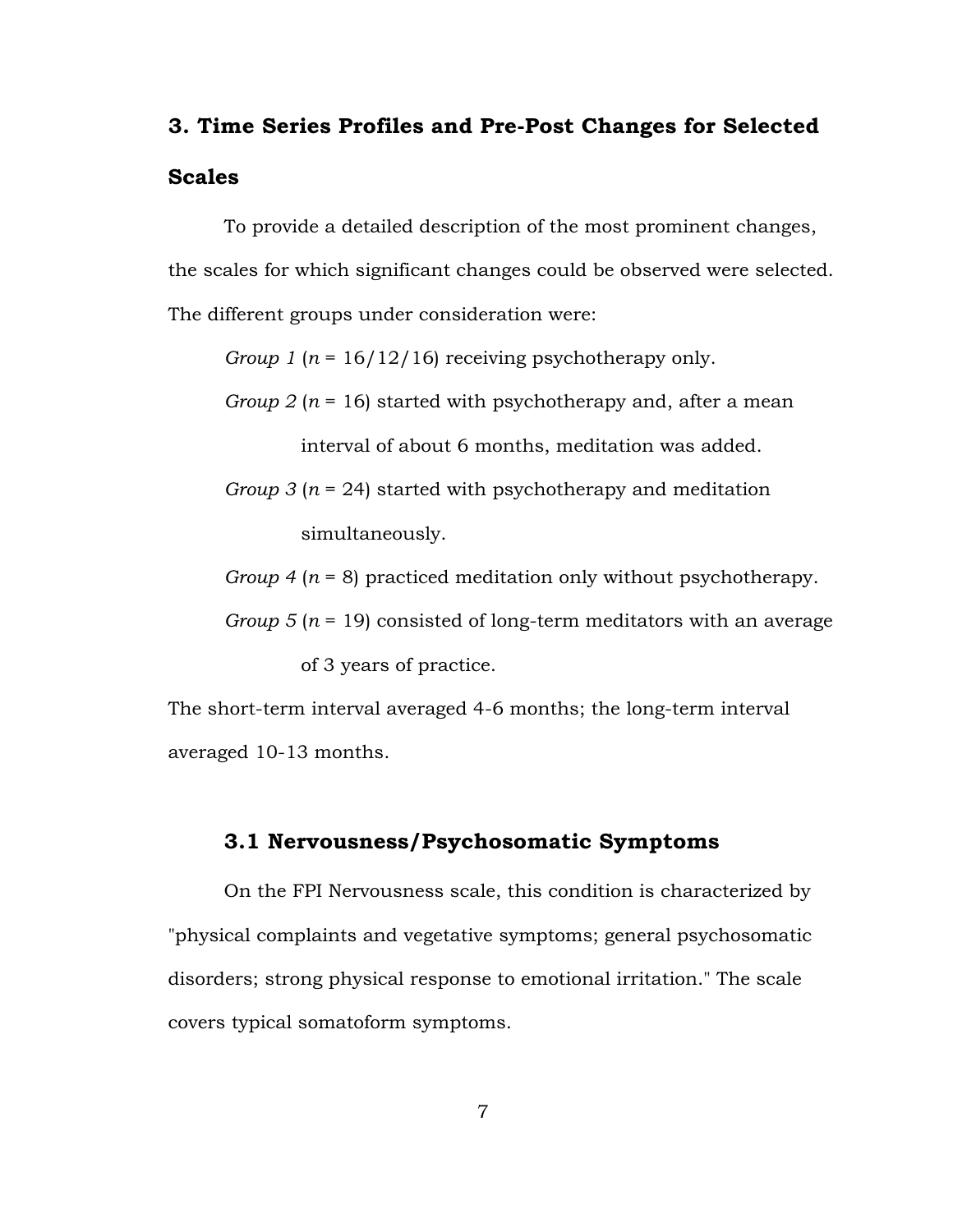The values of Nervousness/Psychosomatic Symptoms of Group 1 (psychotherapy-only patients) were considerably lower compared with those of the Reference Group both at the start and at the end of the period of measurement ( $p = .062$ ). This might be the reason why these patients opted not to take up meditation.

The level of Nervousness in Group 2 (prospective meditators) was considerably higher, when it was recommended that they practice meditation to support their therapy. This brought about a selection based on therapeutic deliberation. Psychosomatic Symptoms played a major role for those patients at the beginning of their therapy, and there was no change within the first few months of psychotherapy. Their initial scores were similar to those of the Reference Group, which were initially high as well. If one compares the changes of the meditating patients during the first 10-12 months of practice with those of the Reference Group during the same period, the 16 meditating patients exhibited a significantly greater reduction of Psychosomatic Symptoms ( $\varnothing$  = -0.83) than the Reference Group ( $\emptyset$  = -0.22;  $p$  = .036; *ES d* = .64).

Group 3 (meditation and therapy simultaneously) exhibited significantly lower values in FPI Nervousness ( $\varnothing$  = 0.03), compared to the Reference Group ( $\emptyset$  = 0.60;  $p$  = .024; *ES d* = .63), app. 1 year later and ended on a positive level below the population mean.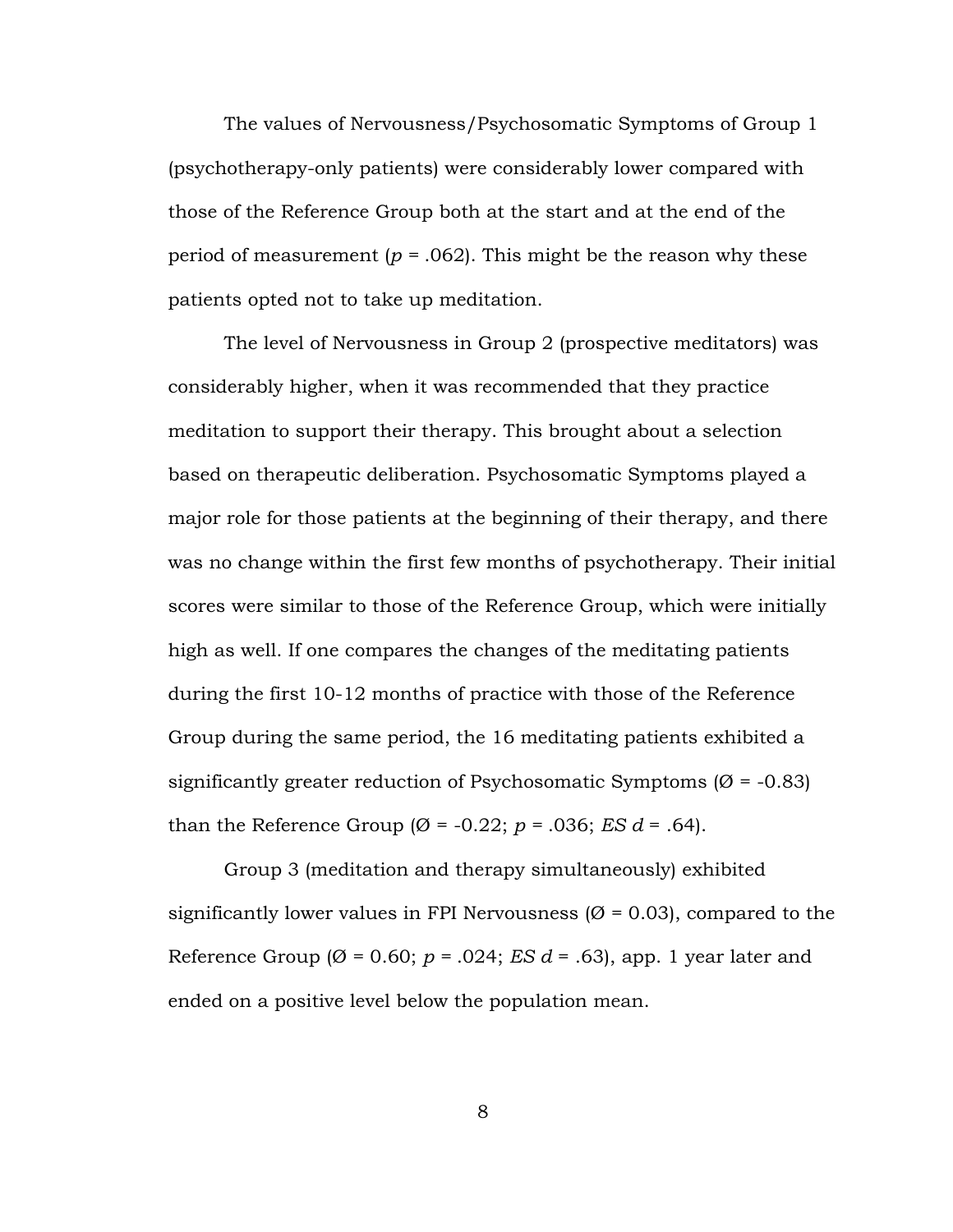Group 4 (meditation-only) showed highly significantly reduced values in Nervousness ( $\varnothing$  = -0.60) app. 1 year after starting TM, compared to the Reference Group ( $\emptyset$  = +0.60;  $p$  = .006, nonparametric; *ES d* ~1.17).

Group 5 (long-term meditators) underwent psychological methods such as holotropic breath work, Gestalt therapy, bioenergetic and other body work, as well as various methods with a group-dynamics orientation. Right from the beginning, they showed significantly lower Nervousness values compared to the norm, and they achieved highly significant lower values compared to the Reference Group at the end of the latter's 1-year interval. The values for long-term meditators decreased even more in the following 14 months, moving further away from the population mean in a psychologically positive direction.

The pretest values for long-term meditators was app. *z* = -.45 lower compared with the posttest values of 1st-year TM practitioners (Group 2). This represents a comparison of long-term meditators (3+ years) with TM practitioners of app. 1 year's duration. Although this involves two distinct groups of TM practitioners, the development of Nervousness/Psychosomatic Stability observed in long-term practitioners of TM seems to be a trend set by 1st-year practitioners (Group 2) that is carried forward, as can be seen by comparing the respective lines in Figure 1.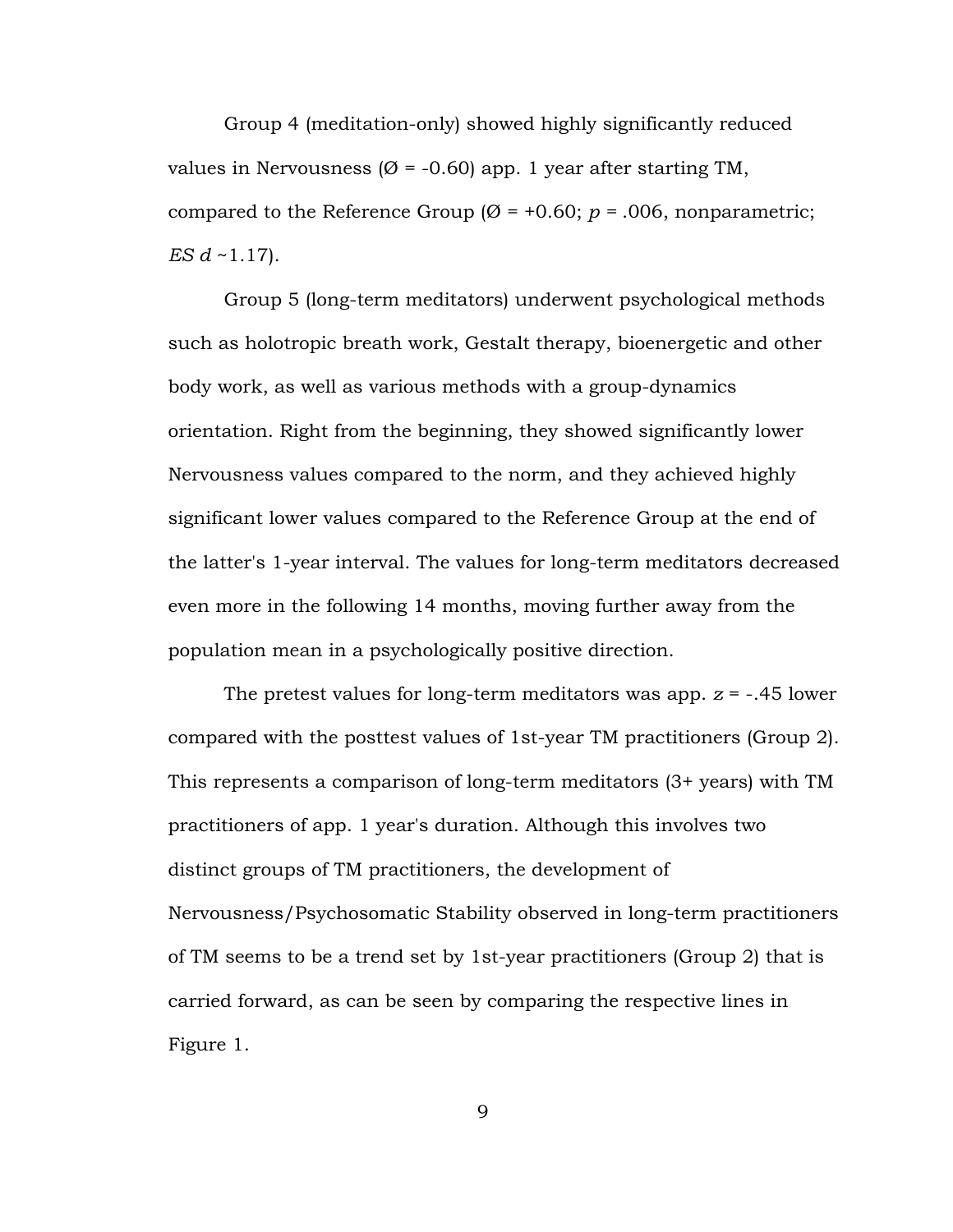

*Figure 1.* Standardized values (z-values) of different groups of patients at different times (approximate intervals in months)*.* 

Using the FPI scale Nervousness/Psychosomatic Symptoms, intervals of the scale are as follows: Psychotherapy: 1 = *start,* 5-6 = *shortterm interval of app. 5-6 months*, 9-12 = *long-term interval of app. 9-12 months*; Meditation: 5-6 = *start*, 9-12 = *short-term interval of app. 4-6 months*, 15-19 = *long-term interval of 10-14 months*; Long-Term Meditators (meditation practice  $\varnothing$  = 35.16 months,  $SD$  = 44.33, min. 3,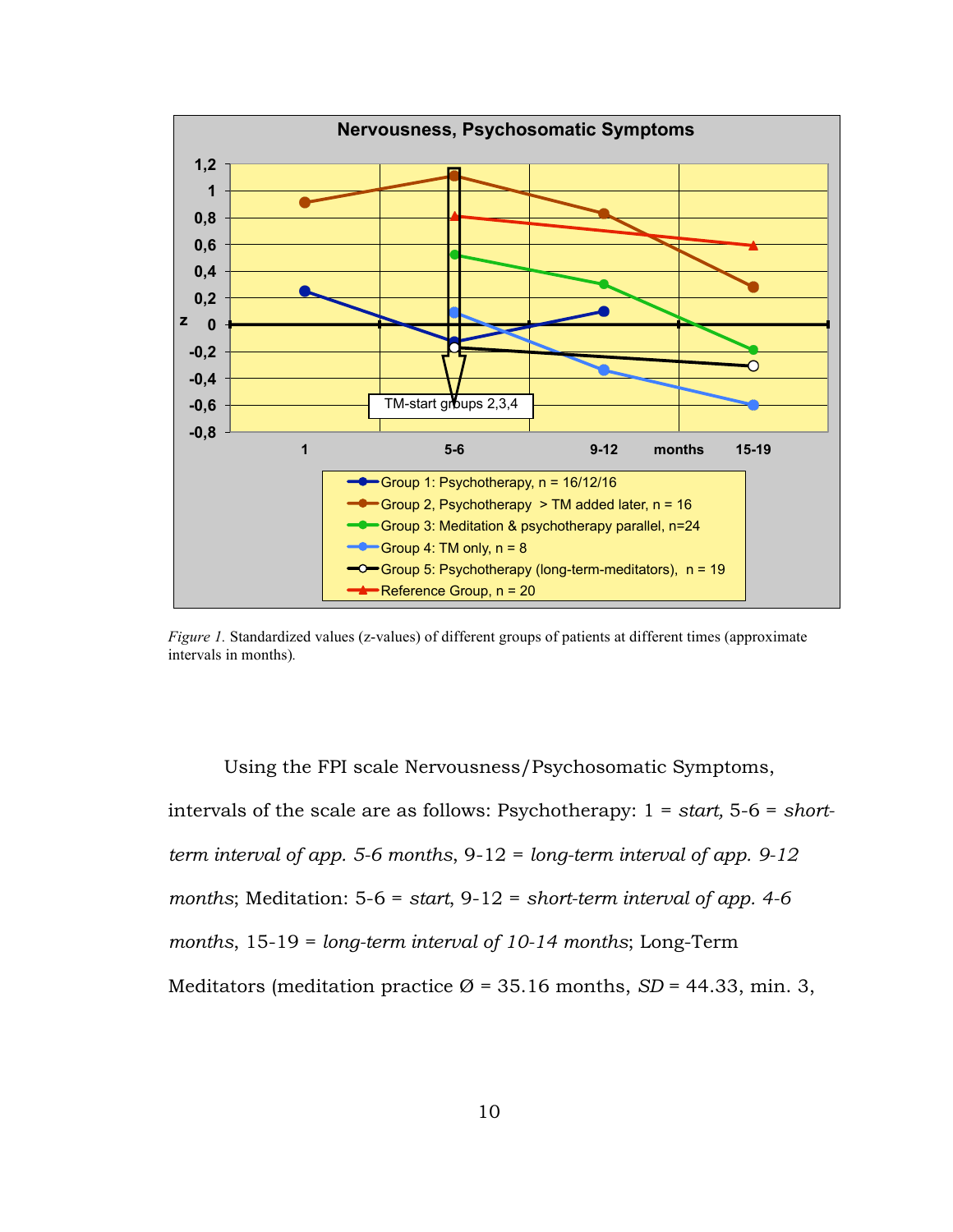max. 168 months): 5-6 to 15-19 = *long-term interval psychotherapy app. 14 months*; Reference Group: long-term interval 11 months.

Considering the values of the two TM Groups 3  $(n = 24)$  and 4  $(n = 12)$ 8) after 1 year of meditation in comparison with the pretest values of Group 5  $(n = 19)$ , it appeared that TM steadily carried forward the trend of maintaining Psychosomatic Stability on a level below the population mean. This could be considered an important result.

Due to the fact that the changes of Group 4 (*n* = 8) as well as of Group 5 of long-term meditators  $(n = 19)$  and Group 3  $(n = 24)$  were not only ranging below, but were increasingly moving away from the average of the norm with longer-term practice of TM, regression to the mean cannot be considered as an explanation in this case.

For a total of 40 patients, retests could be provided after an interval of 8-12 months. The effect size (*ES*) of the reduction using paired *t*-tests was *d* = 1.33, compared with .49 for the Reference Group. The TM practitioners showed a significantly greater reduction of Psychosomatic Symptoms ( $\emptyset$  = -0.66;  $n = 40$ ) when compared with the Reference Group (*t*-test for independent samples:  $\varnothing$  = -0.22;  $n = 20$ ;  $p = .051$ ; *ES d* = .44) (Figure 2).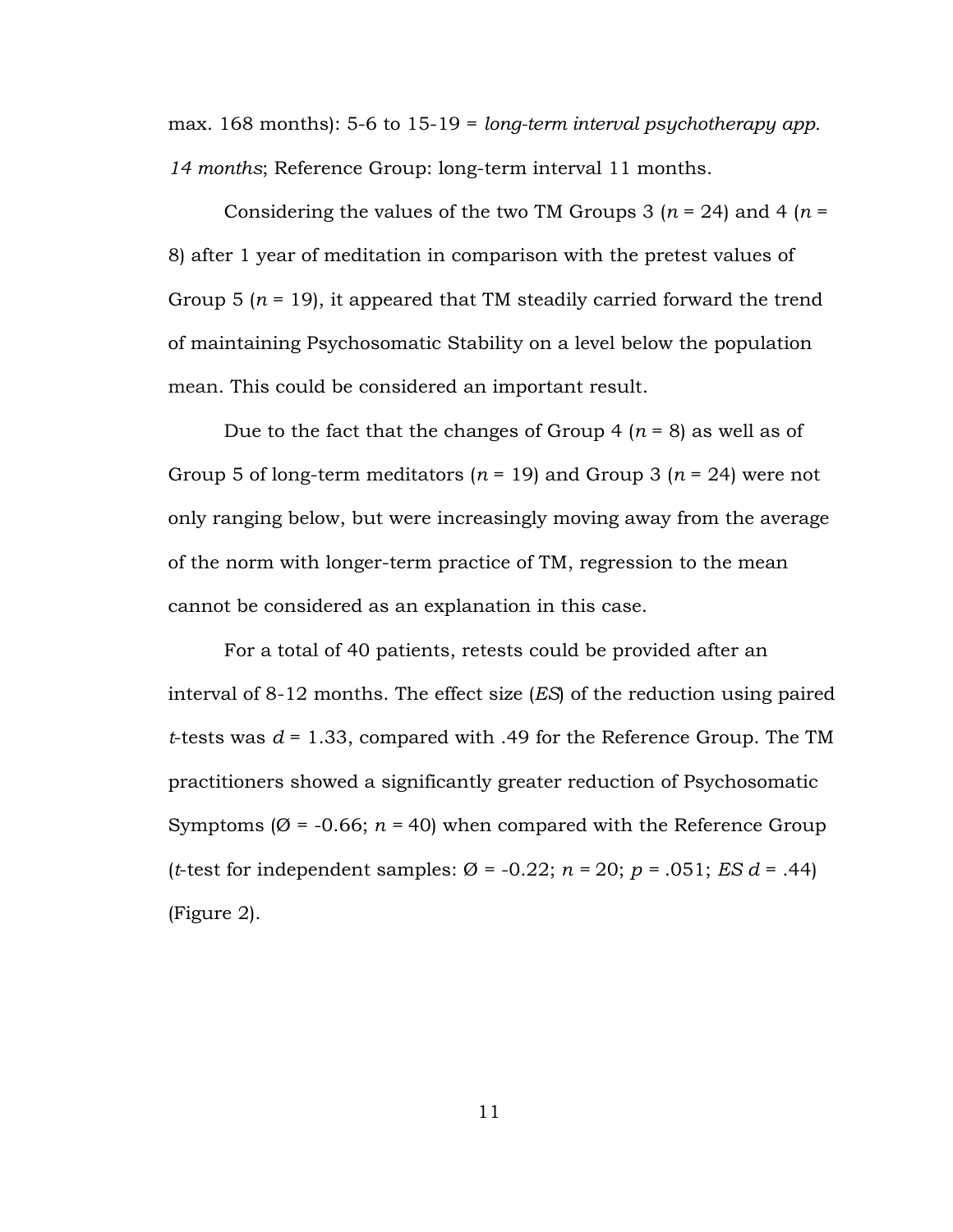

*Figure 2.* Nervousness changes: Psychotherapy: short-term  $(n = 44;$  app. 4 months), long-term (*n* = 16; 8-12 months). Meditation: short-term, (*n =* 55; 4-5 months); longterm-1 (*n =* 40; app. 12 months); long-term-2 (*n =* 13; app. 20 months). Reference Group  $(n = 20;$  app. 11 months).

Figure 3 displays the changes between pretest and Posttests 1 and 2 (Posttest  $1 = short-term$ , app. 4 months; Posttest  $2 = long-term$ ,  $8-12$ months) for Group 2 (prospective meditators;  $n = 16$ ). The long-term effect of TM on the reduction of Nervousness was significantly greater  $(\emptyset)$ = -0.83) when compared with the long-term reduction of Nervousness in the Reference Group  $(\emptyset = -0.22; p = .036; ES d = .64)$ .

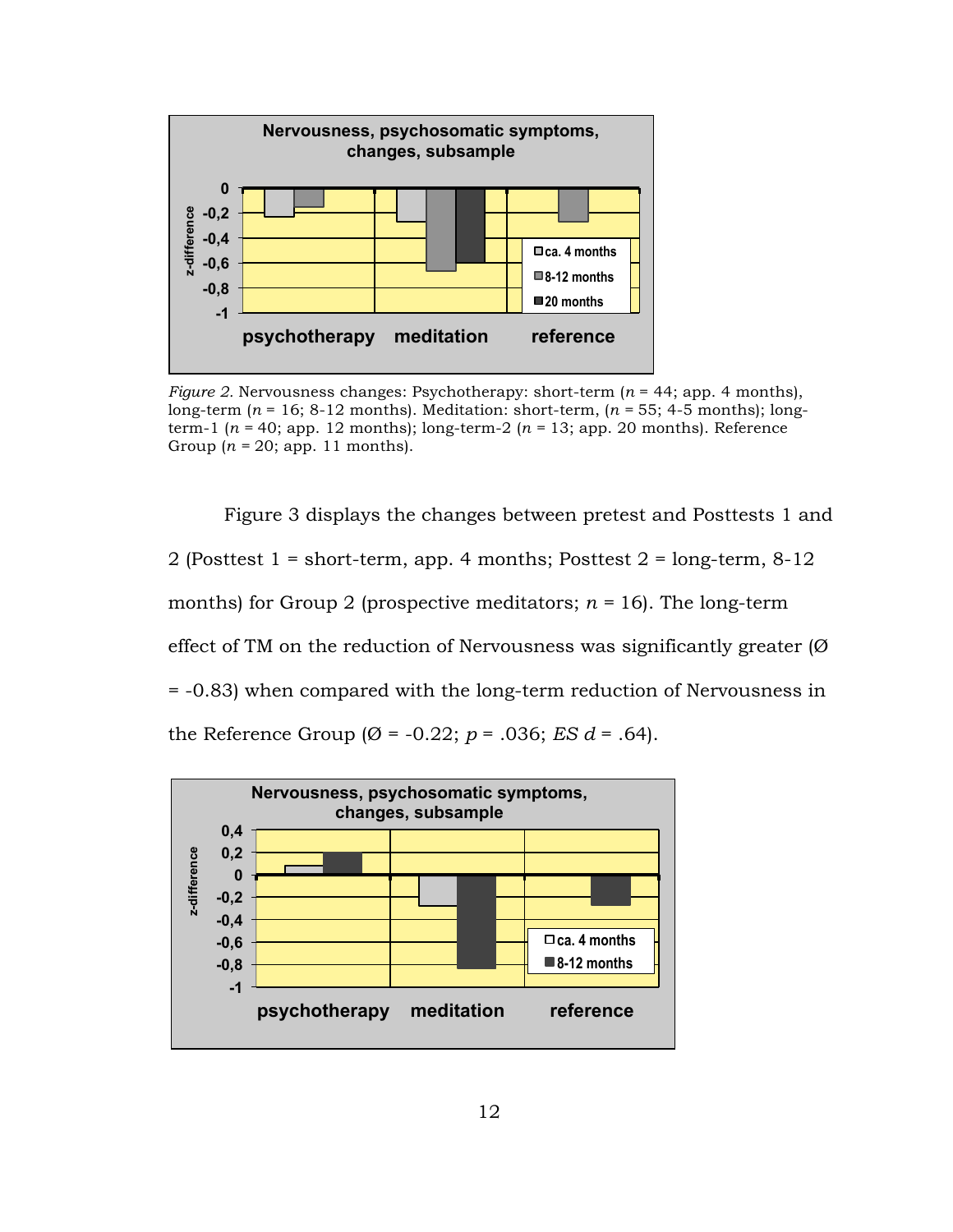*Figure 3.* Group 2: Mean changes on the FPI scale for Nervousness for psychotherapy and TM  $(n = 16)$ , with meditation starting 6 months after the begin of psychotherapy; retest interval-1 app. 4 months; retest interval -2 at 8-12 months. Reference Group long-term value: 11-month interval.

Psychosomatic stability was steadily increasing with meditation practice throughout the first year. For app. 10 months, the values remained generally stable; they seemed to improve further in subsequent years. This would indicate that, in the long run, TM contributed effectively to reducing Psychosomatic Symptoms, and it was more effective than psychotherapy alone. In this study, the long-term effects of TM were more pronounced than the therapeutic effects or the corresponding changes in the Reference Group on the FPI scales Nervousness, Depression, Neuroticism, and Robustness.

## **3.2 Depression**

On the FPI scale, Depression is characterized as "ill-humored and depressed; anxiety; loneliness; deficiency in concentration; full of worries; feelings of inferiority."

Except for the meditation-only Group  $4 (n = 8)$ , which did not receive therapy, yet exhibited a rather swift decline of Depression right from the beginning of their meditation practice, the decrease of Depression in patients who simultaneously underwent psychotherapy and TM was considerably slower. After app. 1 year, they reached the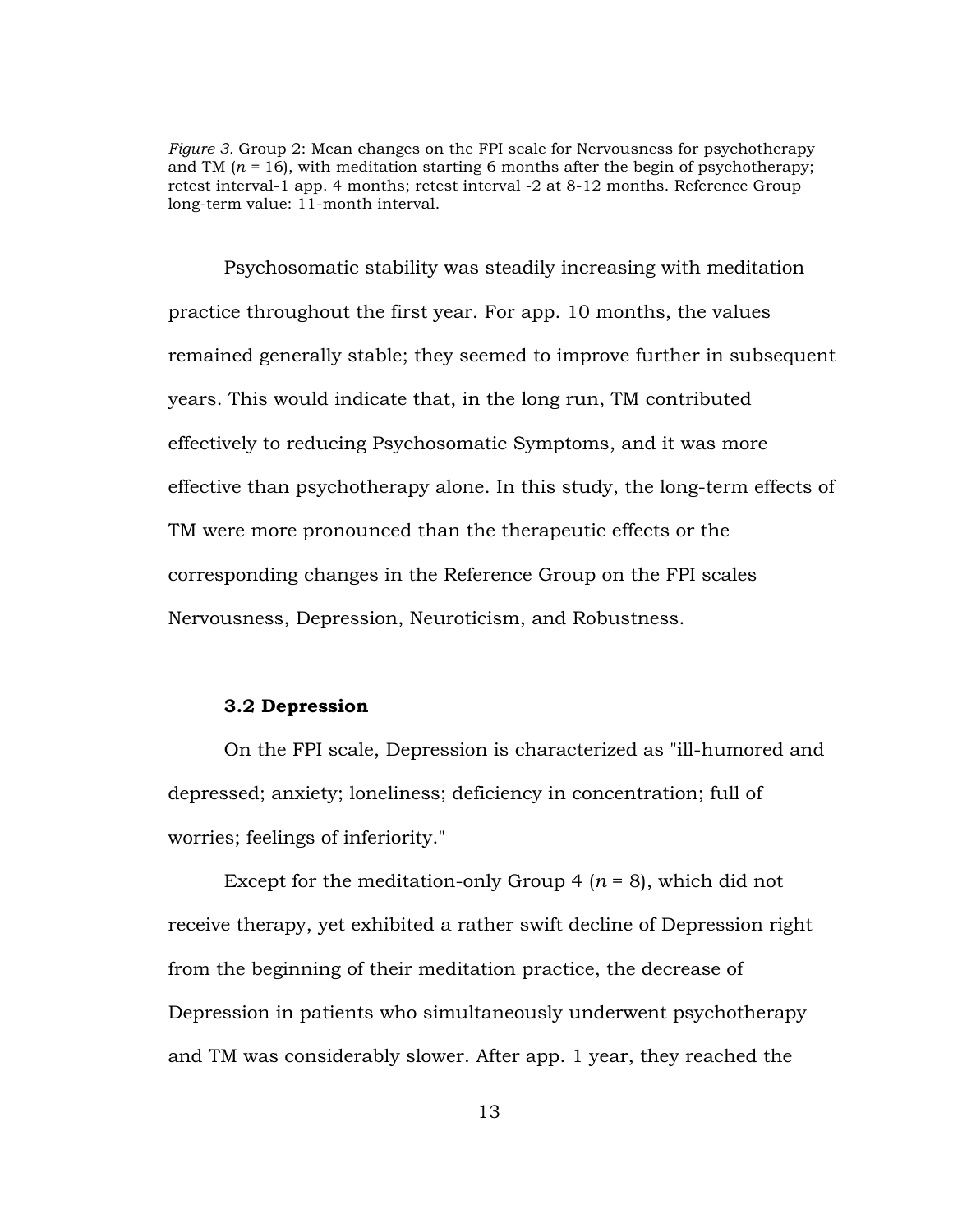same level (population mean) that had been attained by the 8 subjects of Group 4—TM as monointervention—in app. 4-6 months. Depression scores of Group 4 at the 1-year mark, by comparison, were found to be slightly below the population mean (Figure 4).

A comparison of pre-post evaluations indicated that the positive effects of psychotherapy on Depression surpassed those of TM after the initial 4-month interval. They were more or less even at the 1-year mark. However, after app. 20 months, the TM effect was double in size (Figure 5).



*Figure 4.* Z-values of different subsamples at different times on the FPI scale for Depression. Psychotherapy:  $P0 = start$ ,  $P4 = short-term-interval (1)$  at app. 4 months,  $P6$  $=$  short-term-interval (2) at app. 6 months. Meditation:  $M0 =$  start;  $M4 =$  short-term interval of app. 4 months,  $M10-12$  = long-term interval of 10-12 months. Long-Term Meditators: (meditation practice  $\varnothing$  = 35.16 months, SD = 44.33, Min. 3, Max. 168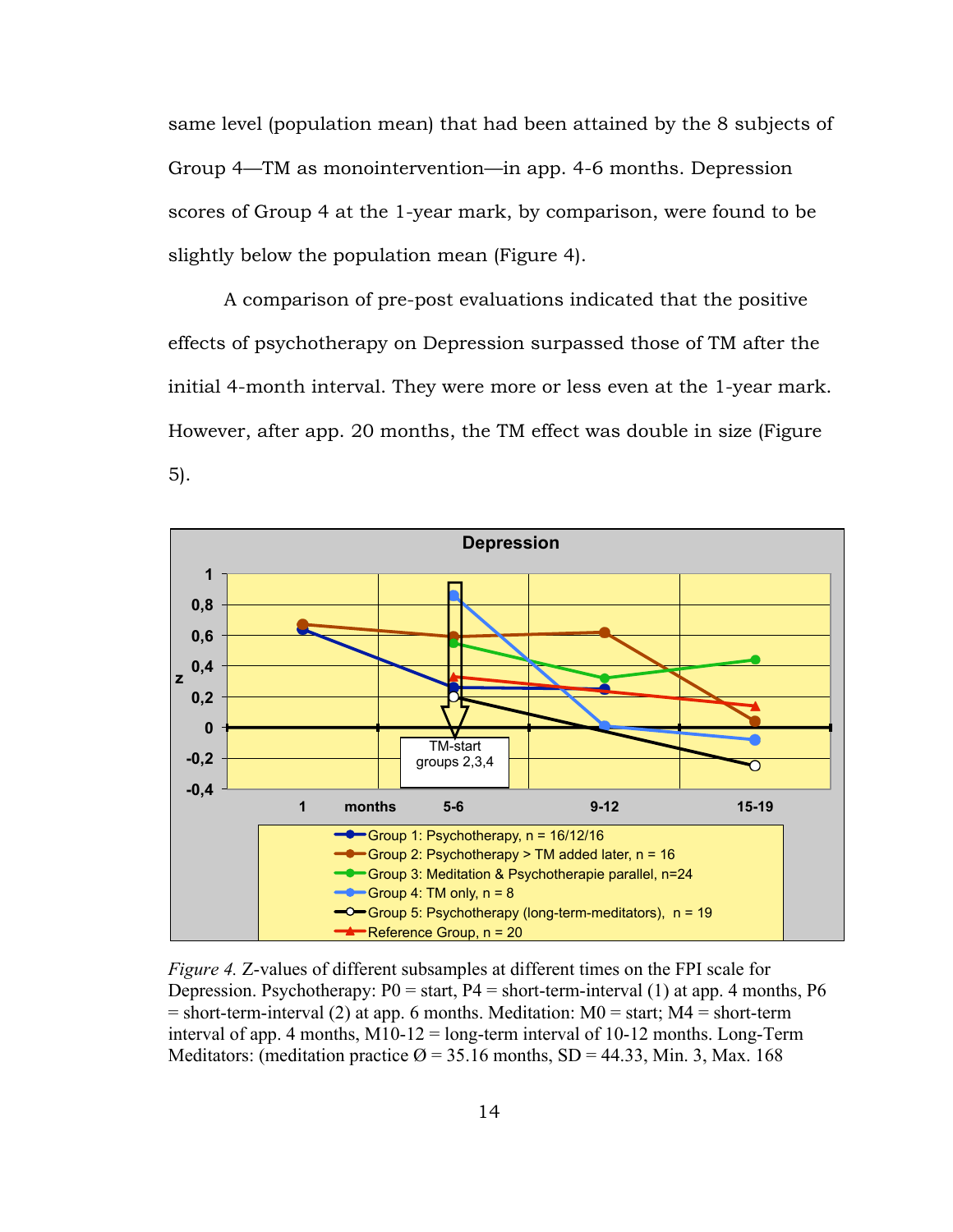months). LM0 to LM14 = long-term interval psychotherapy 14 months. Reference Group: Long-term interval 11 months.



*Figure 5.* Depression changes. Psychotherapy: short-term (4 months; *n* = 44), long-term (12 months; *n* = 16). Meditation: (short-term: 5 months; *n =* 55); long-term-1 (12 months;  $n = 40$ ) and long term-2 (20 months;  $n = 13$ ). Reference Group (11- month interval;  $n = 20$ ).

## **3.3 Stress**

On the FPI scale, Subjective Stress (FPI *Beanspruchung*) is characterized by "physical and psychological stress and demands; strong demands and time pressure; heavy workload; severe strain, which can lead to overexertion, nervousness, and exhaustion."

The longitudinal study indicated that similar stress-reducing effects were achieved with psychological methods and with TM. Whereas the Reference Group did not exhibit any changes in Subjective Stress level, the subjects under therapy or under meditation—who started with slightly increased pretest values compared to the Reference Group and the norm—exhibited distinct positive effects on the FPI scale for Stress.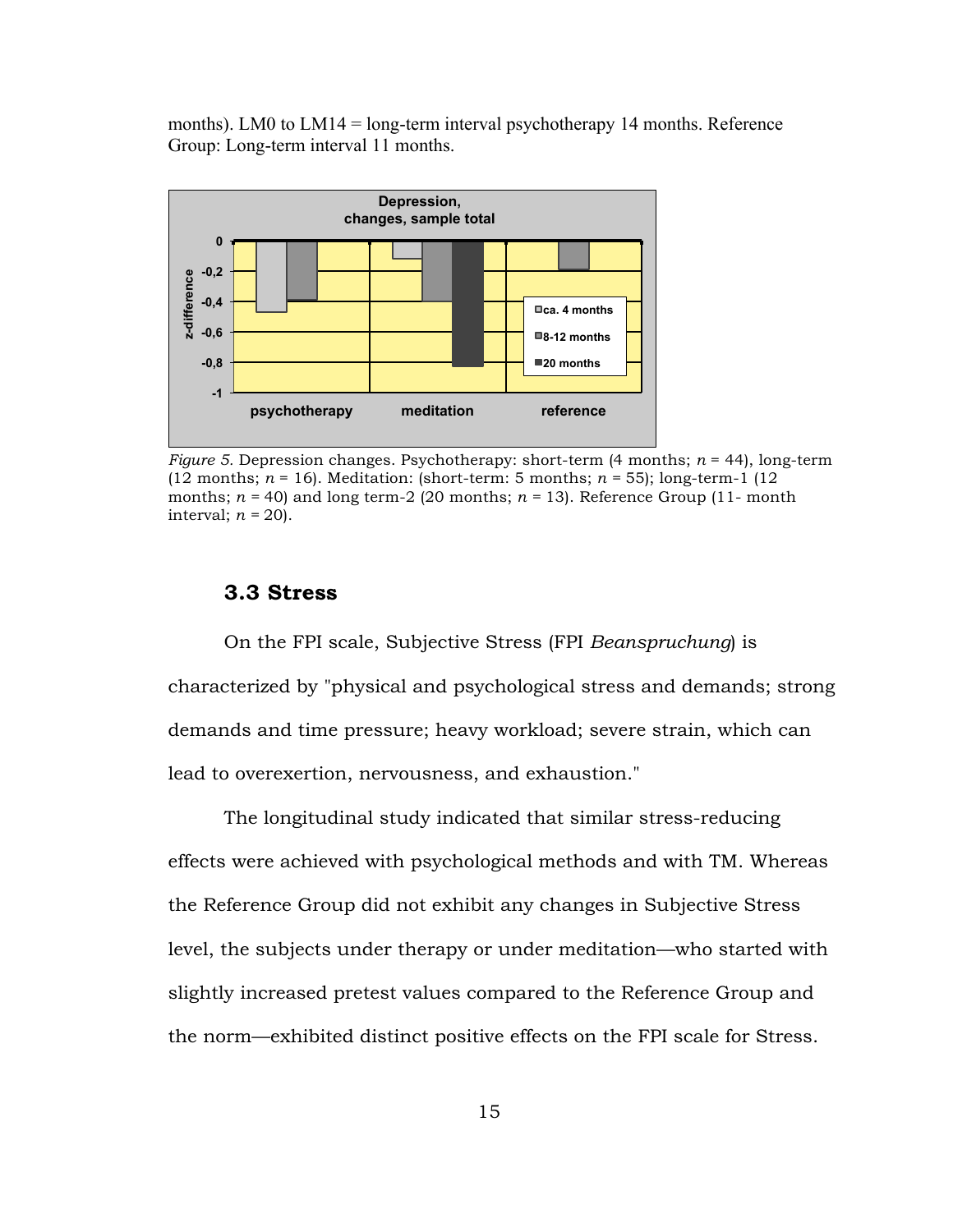This was the case for all combinations of interventions. The most effective combination appeared to be the one by which the subjects started with meditation (TM) and added behavioral (psychological) methods a few months later ( $\varnothing$  = -0.58;  $n = 11$ ;  $p = .003$ ; *ES d* = 1.12) compared with a simultaneous start ( $\varnothing$  = -0.46;  $n = 12$ ) or with either intervention being carried out as a stand-alone method (psychotherapy, short-term:  $\varnothing$  = -0.35;  $n = 16$ ; meditation, short-term:  $\varnothing$  = -0.19;  $n = 11$ ).

The initial scores of the different groups did not differ substantially; they indicated similar starting conditions with respect to the subjects' level of Stress. The reduction of Stress level in all long-term cases exceeded the population mean, reaching values that differed positively from the norm and which can, therefore, not be explained by tendency toward the mean. The specific structure of the combination of psychological methods and TM used in our office seemed to be particularly effective in reducing Subjective Stress (Figures 6 and 7).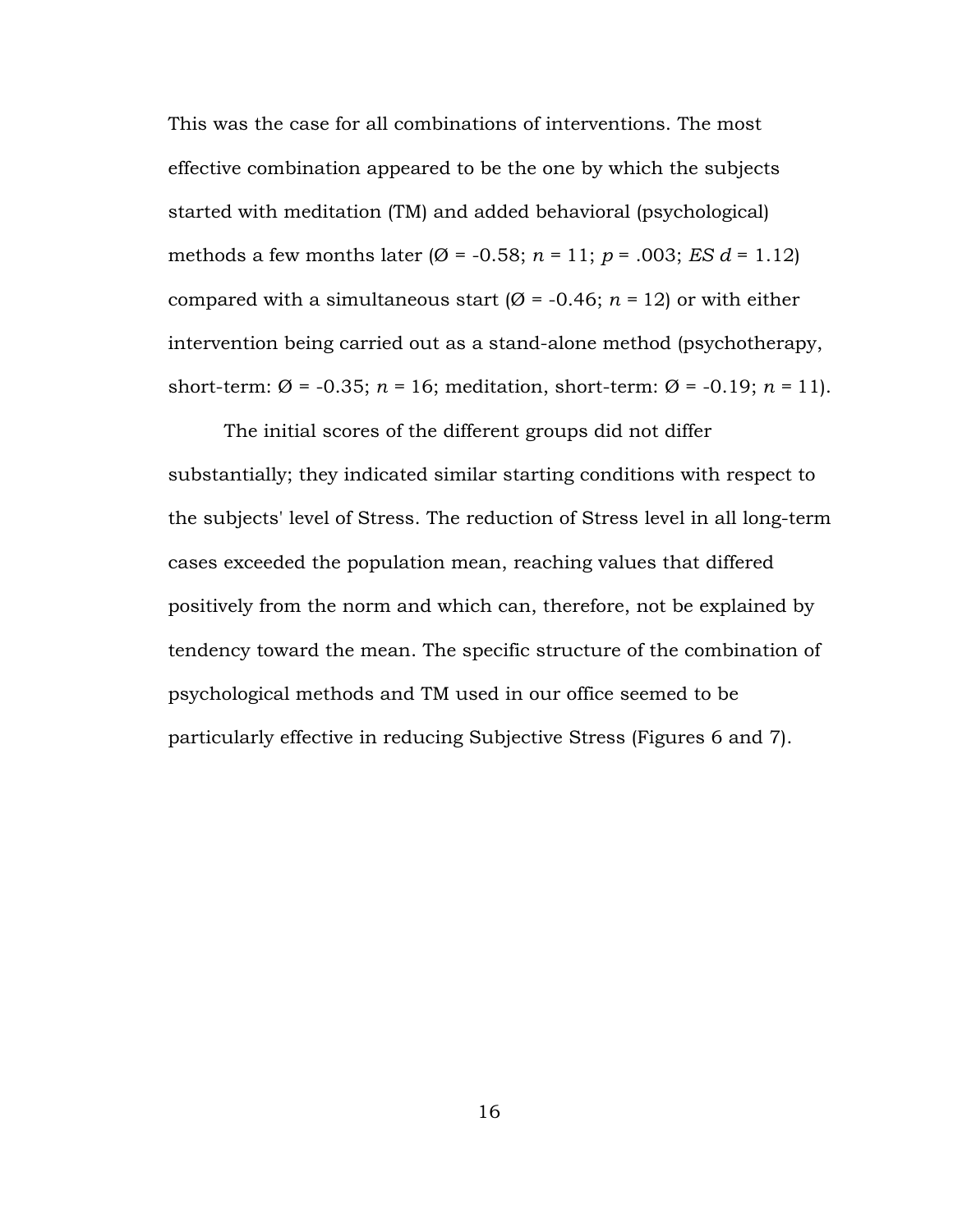

*Figure 6.* Standardized values (*z*-values) of different groups of patients at different times, using FPI scale Subjective Stress (Beanspruchung); *Psychotherapy:* P0 – start; P4 – short-term interval app. 4 months; P12 – long-term interval app.12 months; *Meditation:* M0 – start; M4 – short-term interval 4 months; M12 – long-term interval 12 months; long-term interval 12 months; M20 – catamnesis 20 months; *Reference Group:* Longterm interval 11.3 months.



*Figure 7.* Subjective Stress changes: Psychotherapy: short-term (4 months; *n* = 16). TM plus Psychotherapy: long-term (13 months;  $n = 12$ ). TM followed by psychotherapy at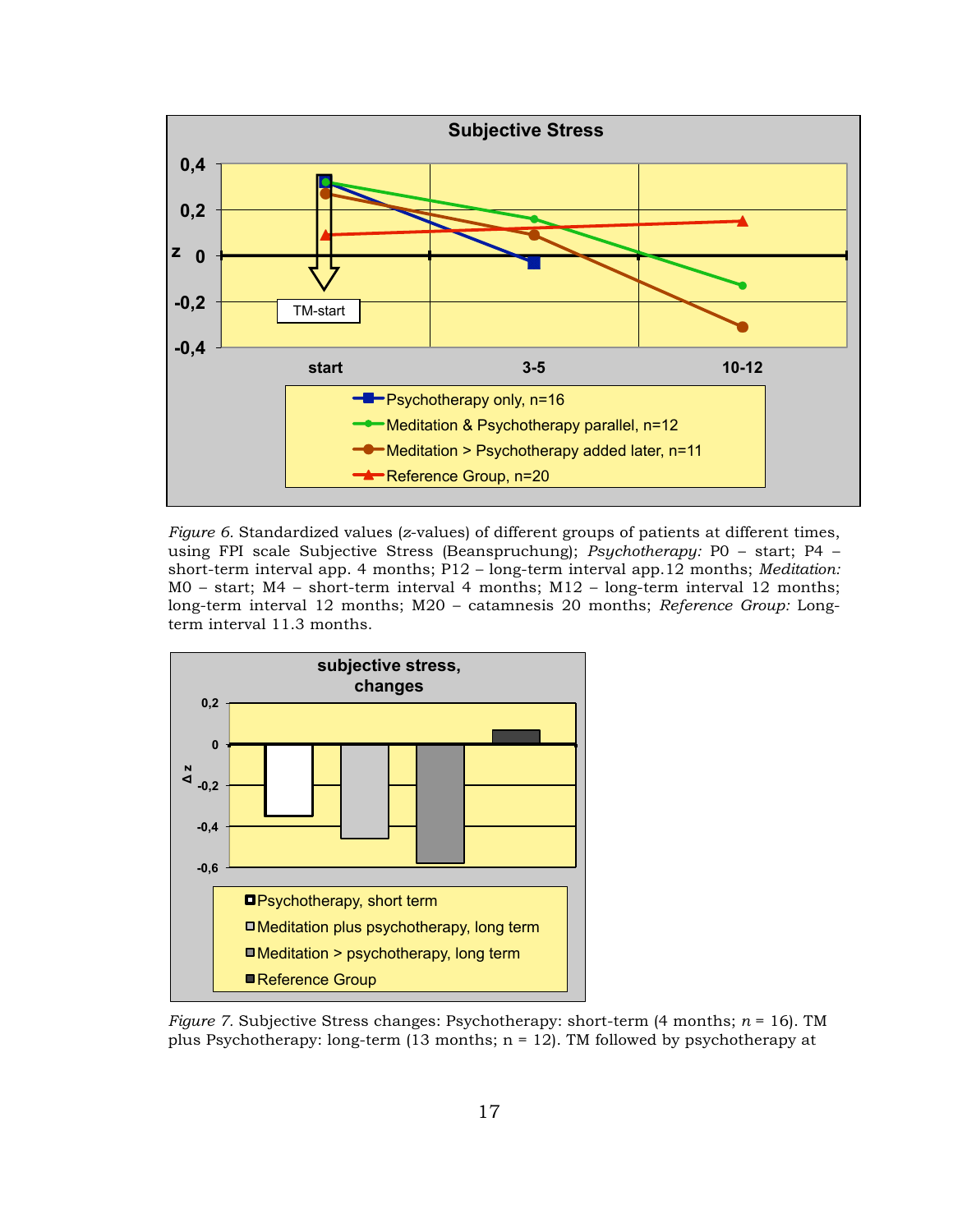least 4 months later: long-term  $(12 \text{ months}; n = 11)$ . Reference Group: long-term  $(11.3 \text{ m})$ months:  $n = 20$ .

#### *Coping With Stress*

Bamberg and Busch (1996) published a meta-analysis of training methods in stress management in the realm of industrial psychology in Germany, using data from 27 evaluation studies. The training methods included Meichenbaum's stress immunization training (SIT), multicomponent stress training, relaxation training, and stress management workshops. The mean effect size of these training sessions was app. 0.41, compared to .86 and 1.12 with our approaches, which were nearly double in effect size.

## **3.4 Change Patterns and Selection Characteristics**

This chapter first presents a general overview (Figures 8, 9) and, then, goes into more detailed explanations and interpretations of the prepost values with a 1-year interval between measurements for the different groups. Overall, the comparison of our patients with the Reference Group showed a difference for the FPI value Openness and to a lesser degree for the FPI scales Aggression, Excitation, and Placidity. The FPI scales for Aggression and Openness correlated with each other above  $r = 0.6$ . The differences in the FPI scales for Irritability and Placidity pointed in the same direction: Our patients exhibited higher values for FPI Excitability/Impulsiveness and lower values for FPI Placidity, which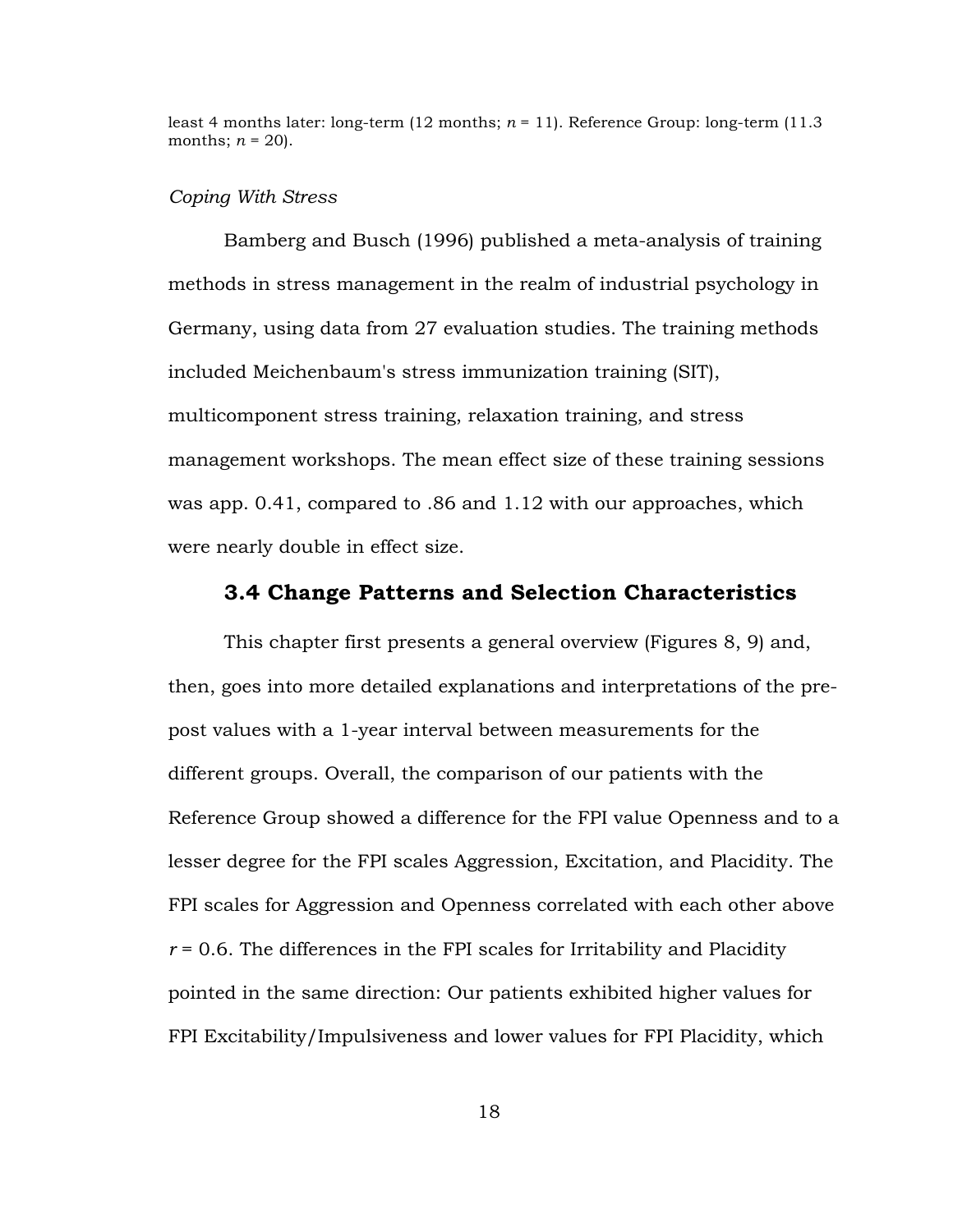means increased unease, concern, and confusion. This might be due to the emphasis we put on the training in coping strategies for situations of social conflict using the methods of exposition and confrontation derived from behavior therapy; it might also be due to the self-selection of patients who were drawn to these types of therapeutic methods. Body therapy enhanced the tendency toward spontaneous, unrestrained emotional reactions as well. This type of therapy also strengthened the tendency to look upon oneself with an increased self-critical view, indicated by increased values for FPI Openness.



*Figure 8.* Initial values for all groups.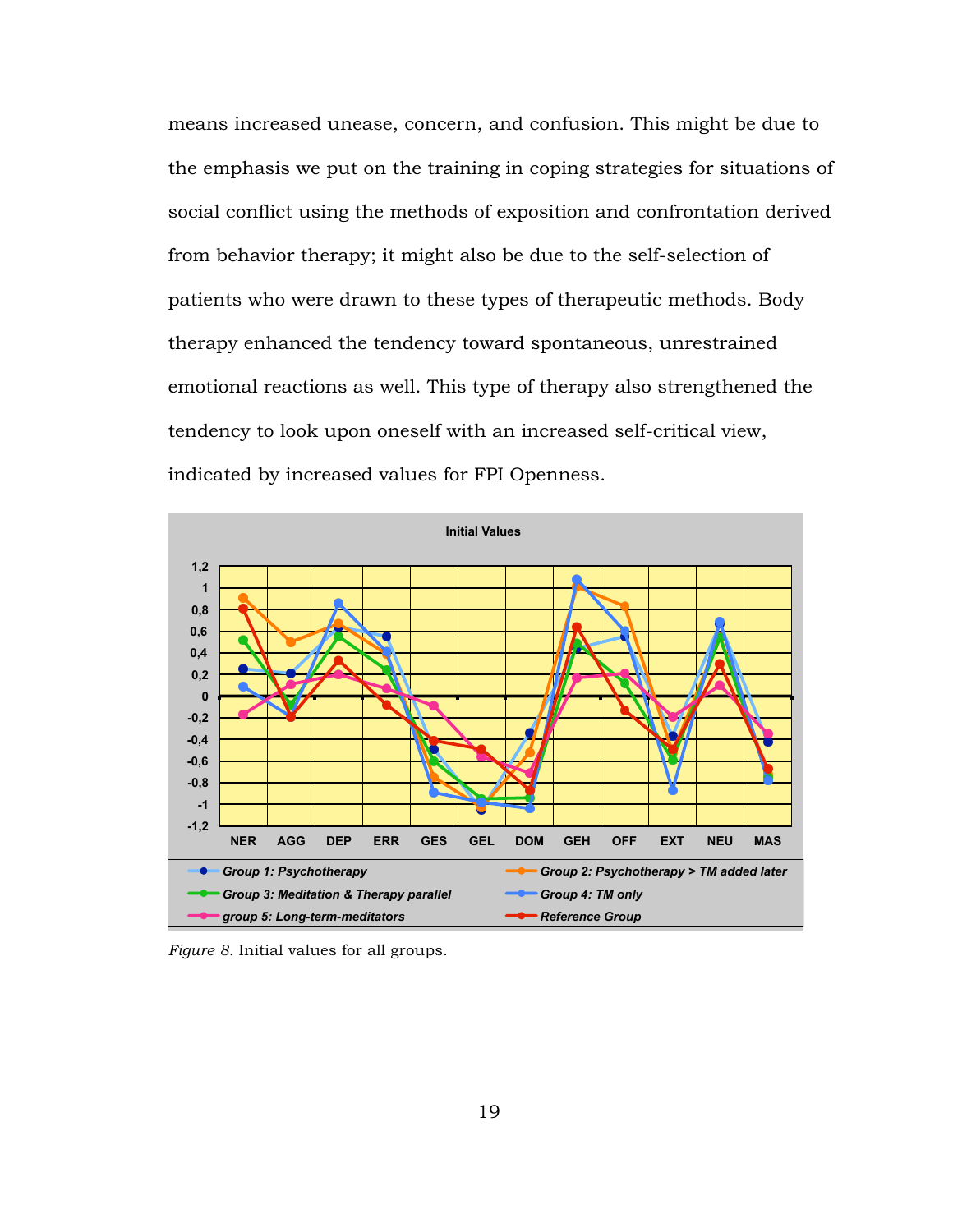

*Figure 9.* Final values for all groups.



*Figure 10.* Group 1 (psychotherapy-only) initial and final values.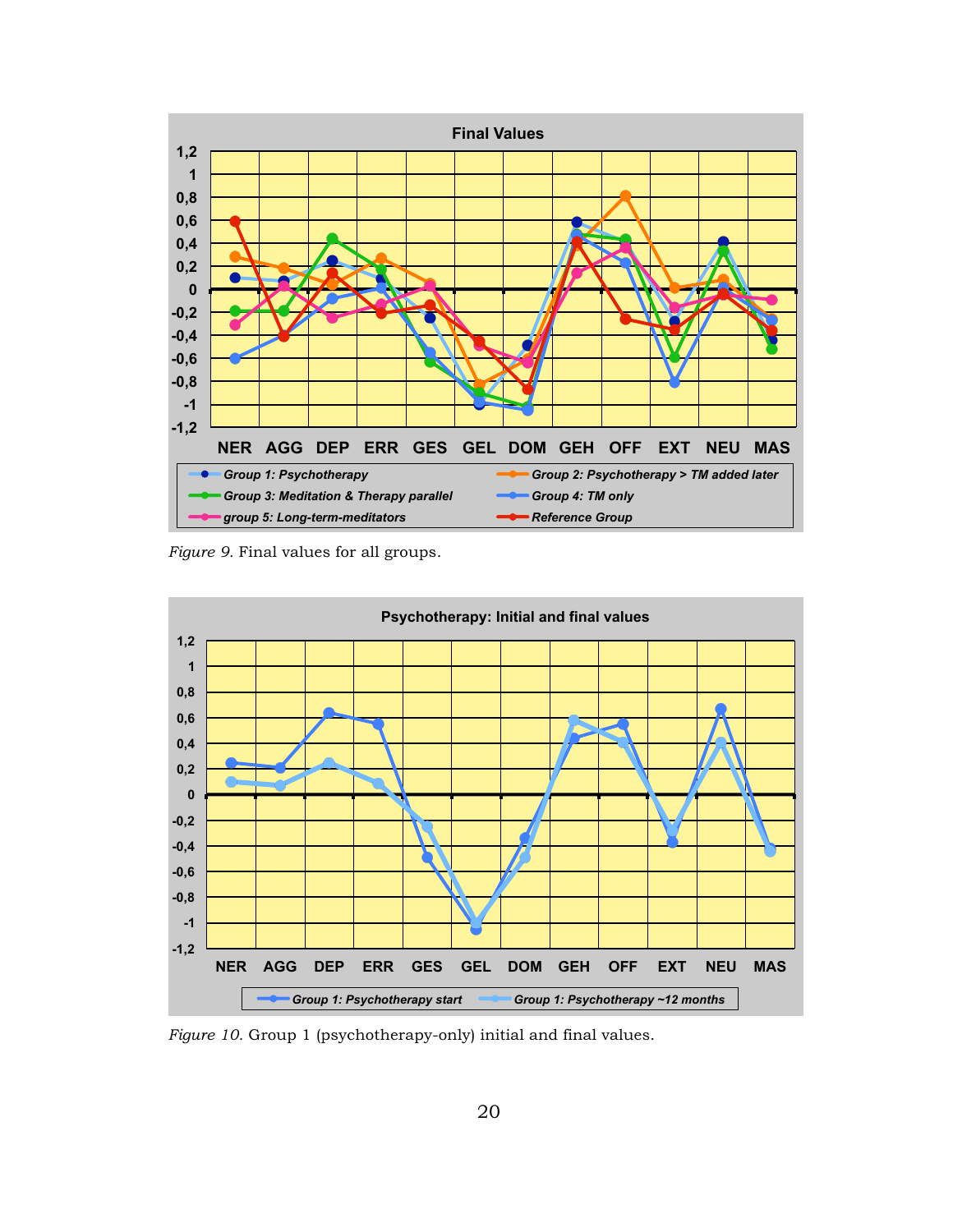Psychotherapy yielded its greatest effects (reduction) on the FPI scales for Depression and Irritability and some smaller effects on Sociability (increase) and Neuroticism (decrease) within a 12-month interval (Figure 10).

Group 1 (psychotherapy-only) did not display any differences from the norm with the use of the psychodynamic multidimensional Bioenergetic Personality Analysis (BPA; Fehr, 1998, 2006a) measure with scales for schizoid, oral, psychopathic, masochistic, antagonistic-rigid (phallic and hysteric) personality structure based on Lowen (1979) and the scales of the Big Five personality measure (Costa & McCrae, 1992). During 1 year of psychotherapy, main improvements on the FPI scales for Depression and Irritability and minor improvements on Sociability and Neuroticism could be observed.

The Group 2 (psychotherapy with TM added after 6 months) exhibited some improvement only on the FPI scale for Sociability within the first 6 months (psychotherapy-only prior to TM). However, after starting meditation as an adjunct to therapy, the patients ended at the 1 year mark with greater improvements than Group 1 on the FPI scales for Nervousness/Psychosomatic Symptoms, Aggression, Depression, Sociability, Placidity, Inhibition, Extraversion, Neuroticism, and Robustness. Group 2 subjects, in spite of their significantly greater selfcritical attitudes, eventually scored more positive than Group 1 on the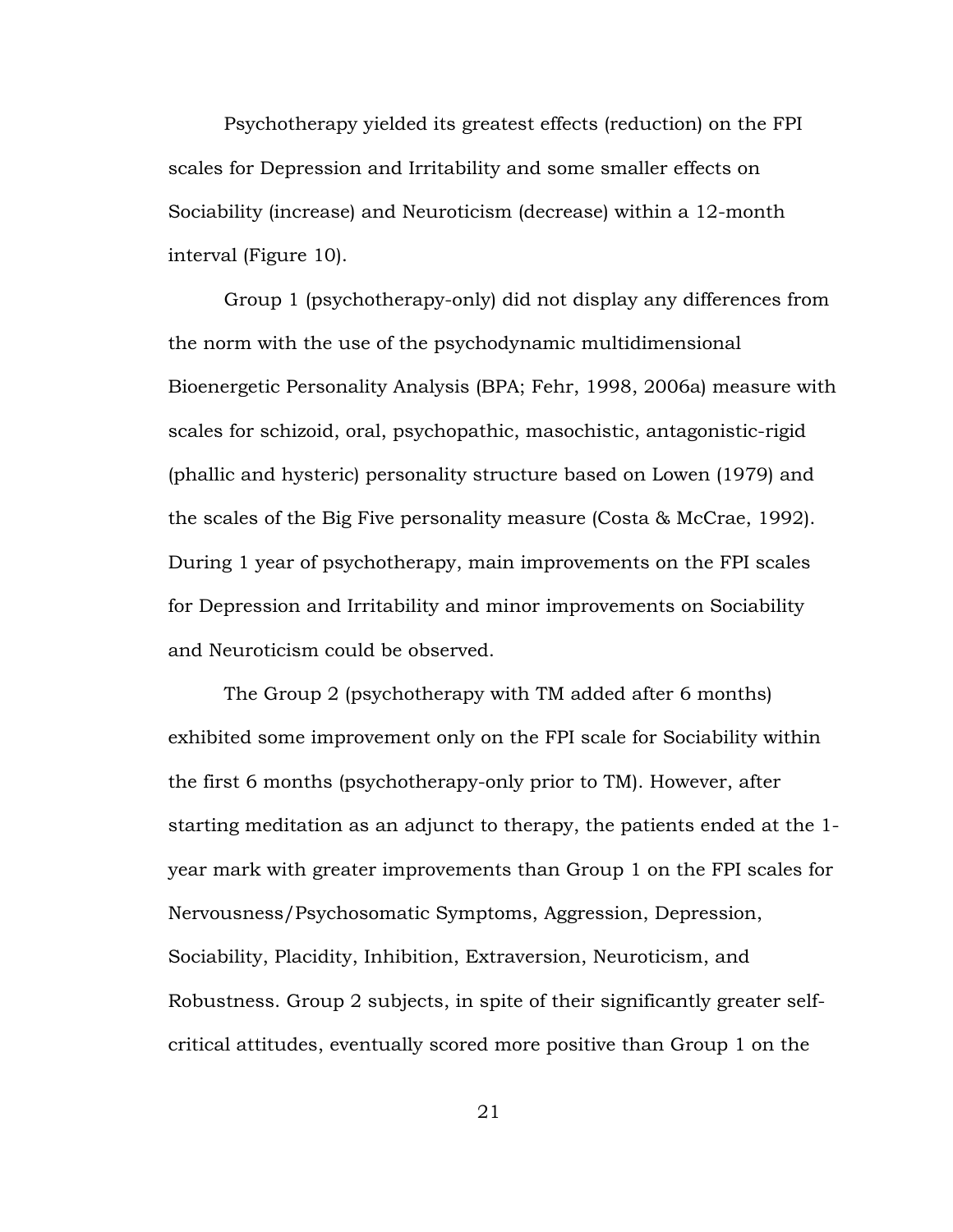FPI scales for Depression, Sociability, Placidity, Extraversion, and Neuroticism, but they were more nervous.

Concerning personality structure, Group 2 showed significantly reduced values in BPA Conscientiousness (i.e., increased carelessness, negligence, unreliability) and higher values in BPA Antagonism and Rigidity (i.e., low reaction threshold, impatient reactions, strong rivalry tendencies; high competitiveness or show of histrionics, which are both attention-seeking behaviors) as their main behavior patterns. They also exhibited higher values on the hysterical scale of the BPA (i.e., "dramatic and exaggerated emotional expressions"), formerly termed *hysterical*. These symptoms best matched the cluster of Neurotic Disorders. The patients showed aggravation of Somatoform Symptoms during the first 6 months of therapy, which was considered a by-product of our bodyoriented psychotherapy (among other methods at that time; Fehr, 2005) and which trained for the expression of suppressed emotions, thereby somewhat boosting excitability and impulsiveness. After starting meditation, the Group 2 values on the psychosomatic FPI scale Nervousness/Psychosomatic Symptoms decreased significantly and approached the population mean (Figure 11).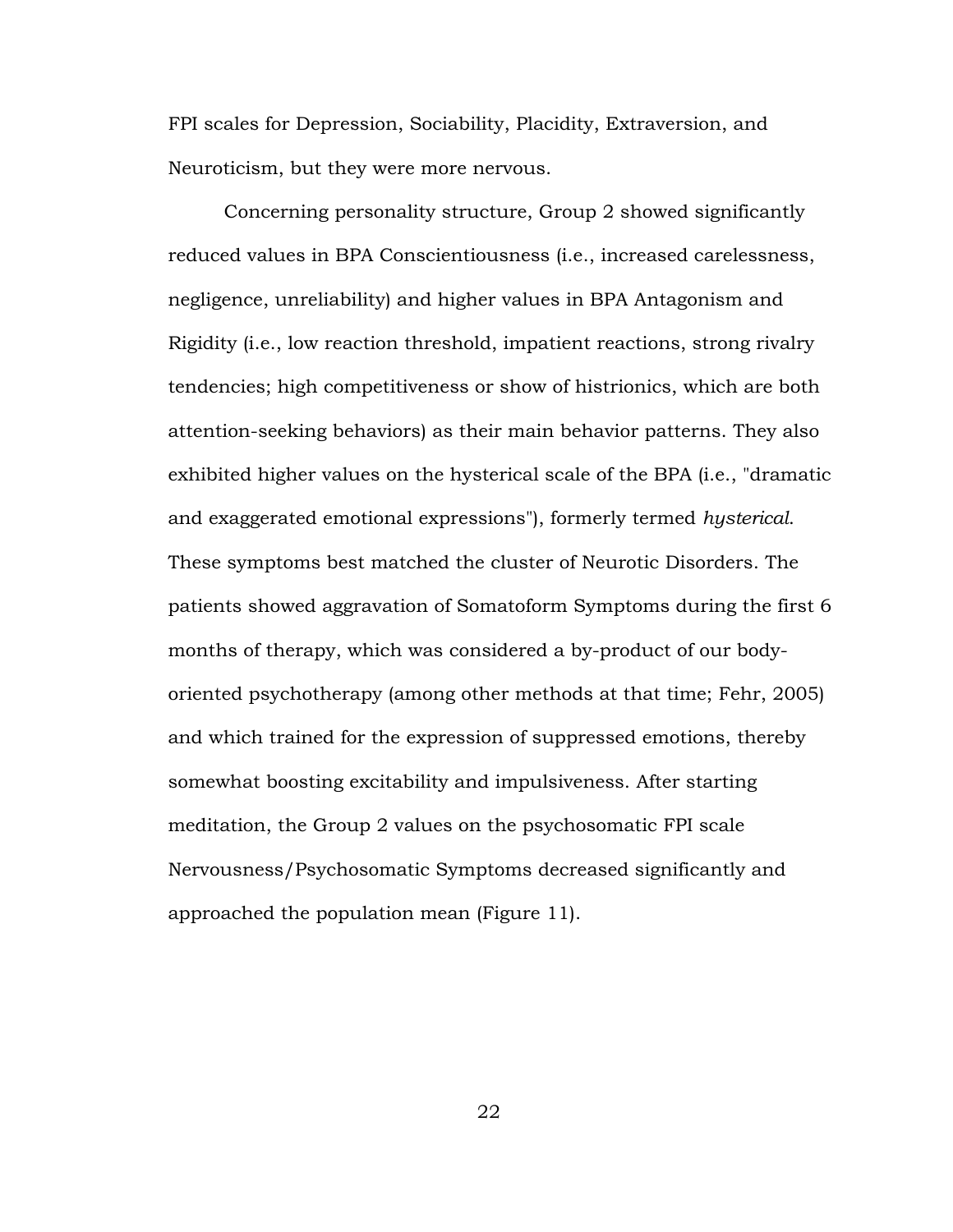

*Figure 11.* Group 2 (Psychotherapy + TM added after app. 6 months): initial values; values at the 6-month mark, or the start of TM; and final values at the 1-year mark (i.e., 1 year after starting psychotherapy and 6 months after starting TM).

With Group 3 (psychotherapy and TM simultaneously), treatment yielded only a few positive results. The most prominent result after 1 year of treatment with therapy plus meditation was a remarkable decrease of Nervousness/Psychosomatic Symptoms and a small increase on the FPI Openness scale, which means an increased self-critical view about one's own condition, and negligible improvements on FPI Neuroticism and Robustness. The subjects exhibited significantly reduced values on the BPA scale for Dominance, Power (which is the BPA scale's reflection of Lowen's, 1979, psychopathic type) and on BPA Extraversion, which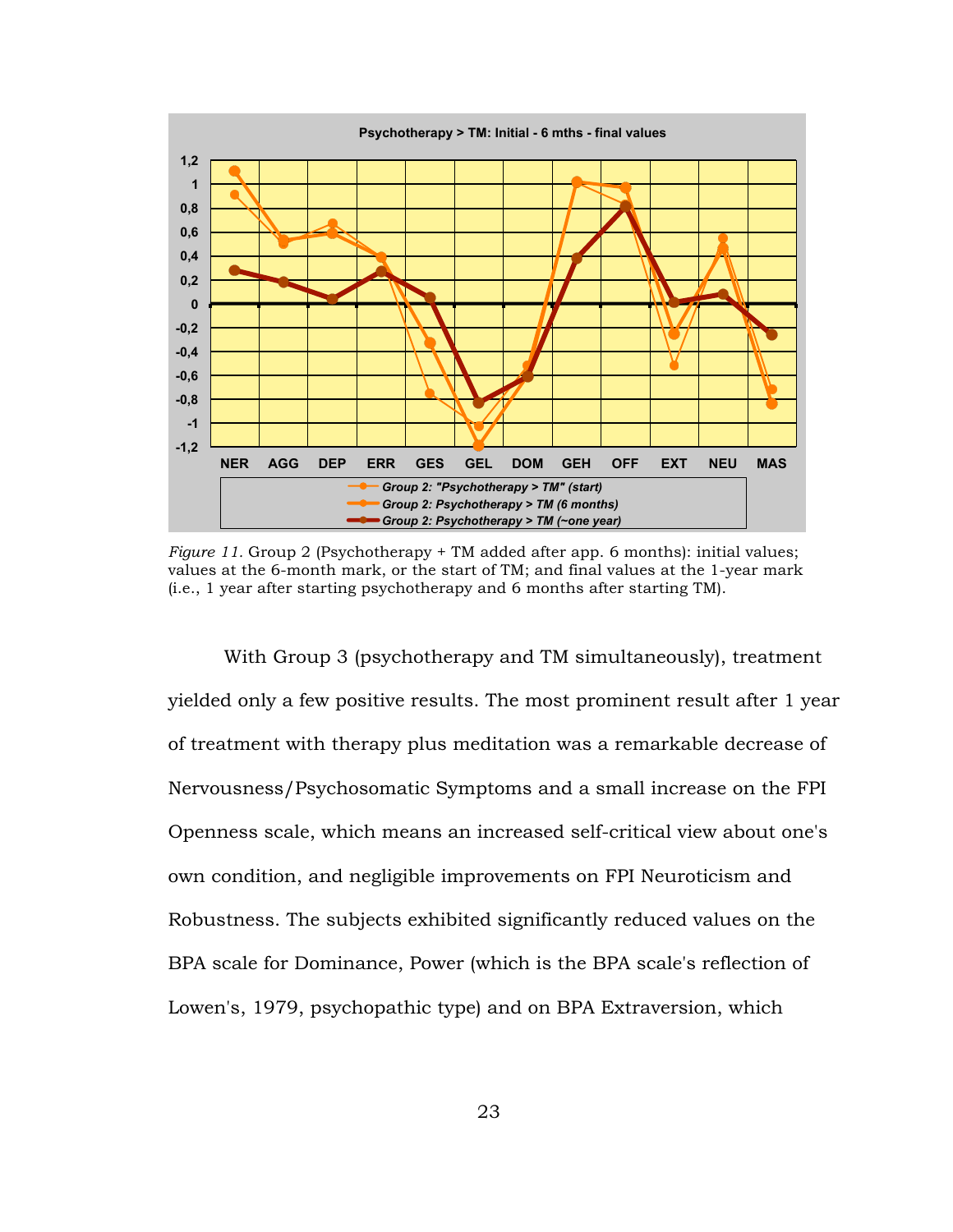means increased Powerlessness/Helplessness and Anxious Social Withdrawal (Figure 12).



*Figure 12*. Group 3 (Therapy and TM started simultaneously). Initial and final values.

The main diagnosis for the Group 4 subjects (meditation as standalone intervention) was Depression and Exhaustion (burnout) due to excessive demands in positions of high responsibility. Most were highly qualified lone-ranger types. For these patients, meditation as sole intervention yielded remarkable improvements on the FPI scales Nervousness/Psychosomatic Symptoms, Depression, Inhibition, Neuroticism, and Robustness and some improvement on Irritability and Sociability. There were decreased values for Openness, indicating a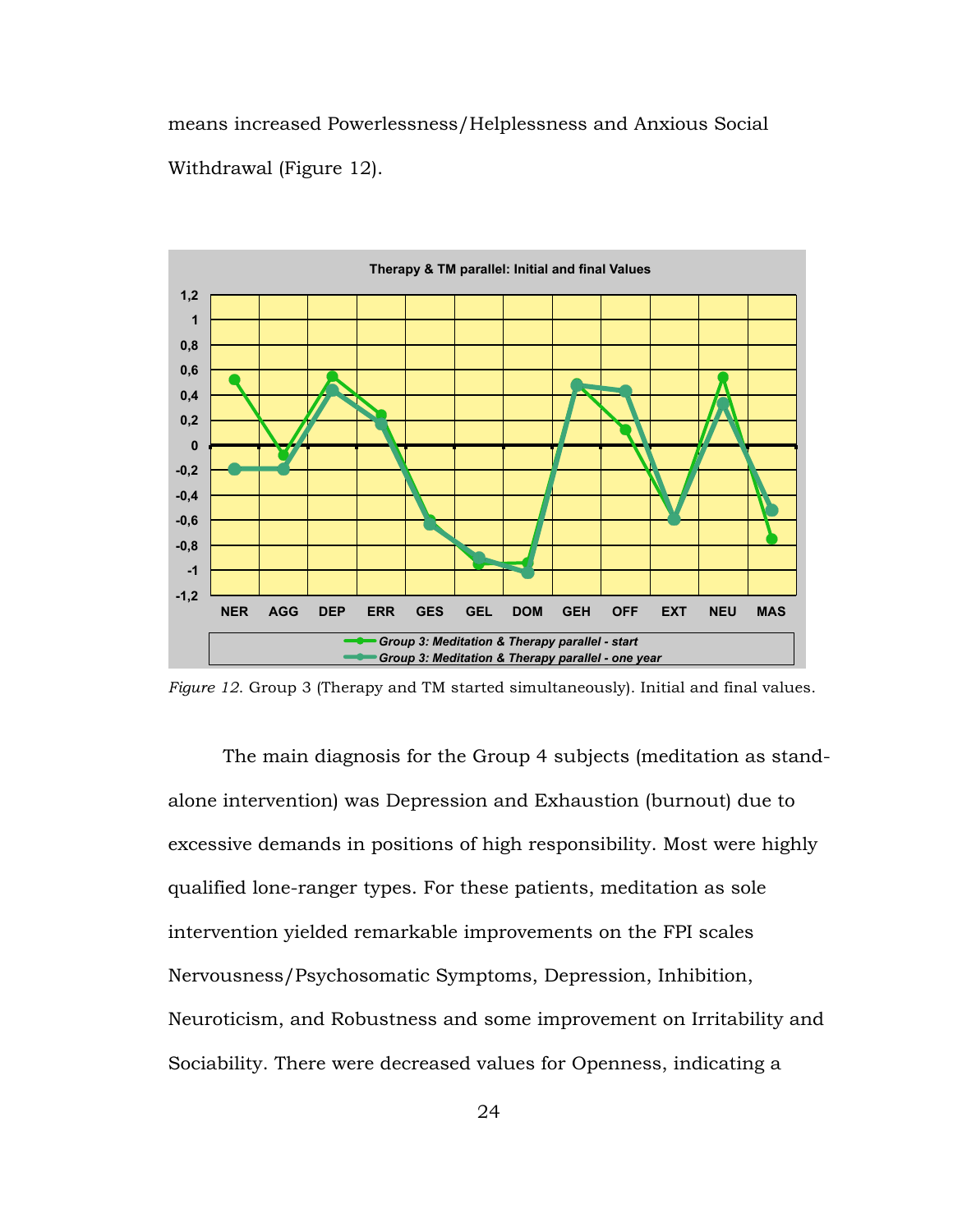reduction in self-critical attitude, but still slightly above the population mean (Figure 13).



*Figure 1*3. Group 4 (meditation-only) initial and final values.

The meaning of these changes can be summarized as increased Psychosomatic Stability: increased Self-Efficacy, Casualness, Initiative, and Sociability. However, the tendency toward Introversion remained unchanged, and the improvements in Sociability and Inhibition did not reach population means. Acknowledging the improvements brought about by meditation in this group of patients must not be allowed to deceive one about the deficits in Social Competence, which remained unchanged. Meditation as monointervention brought about a small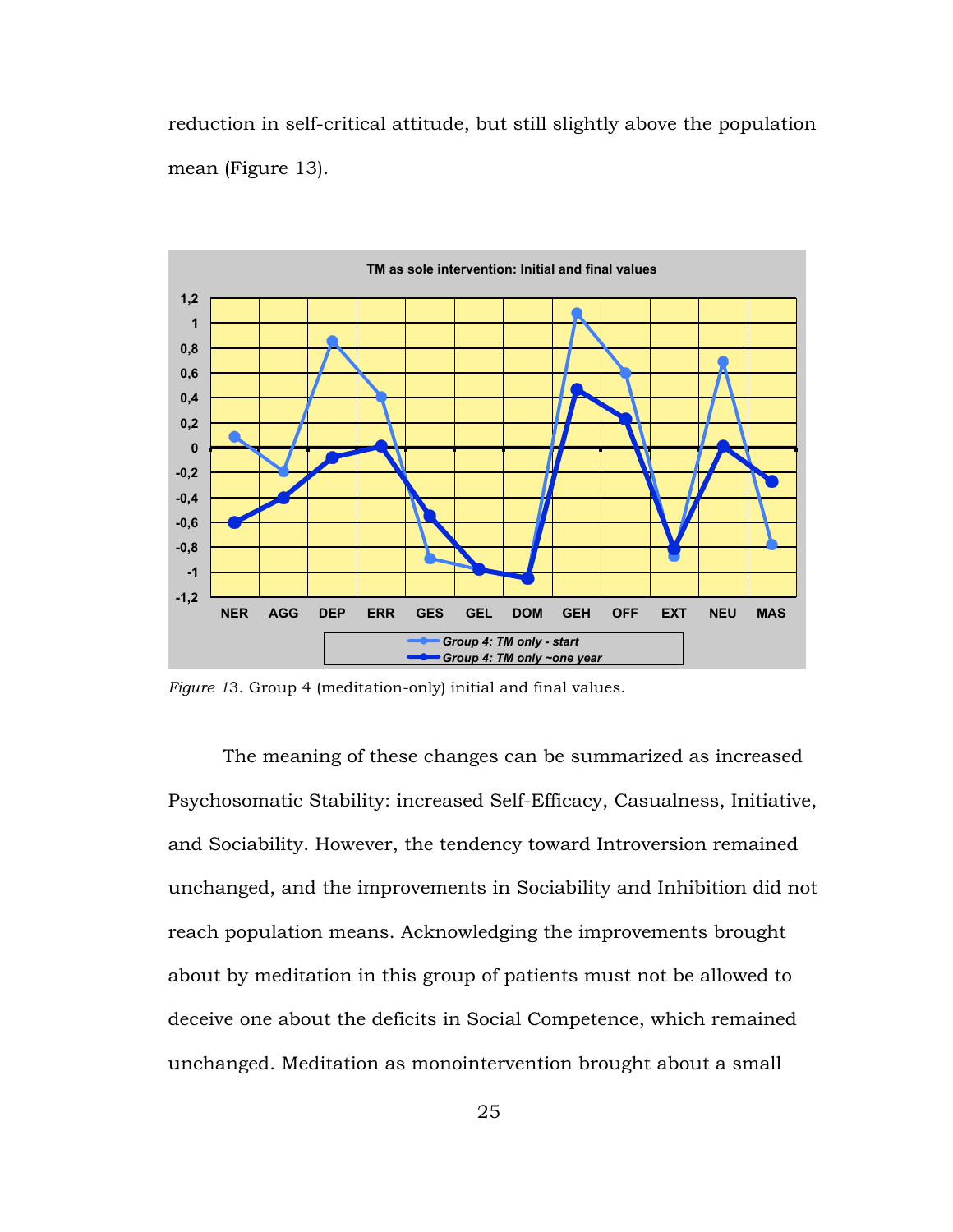increase on the Sociability scale, but none on the Extraversion scale. These patients refused to join group therapy; they tended to withdraw from social contacts and into themselves. They were quite introverted and reclusive. Subjects of this group exhibited higher values on the BPA scale for Conscientiousness, and they described themselves as significantly socially withdrawn and anxious (BPA Extraversion) and rather emotionally restrained and sober (i.e., reduced values on the BPA Hysterical/Drama scale).

The Group 5 (long-term meditators) started with rather positive values compared to the other groups in the study. The only noteworthy improvement was observed on the Depression scale, with some minor improvements on the Irritability and Robustness scales. These results for long-term meditators confirmed the results of two earlier independent studies (Fehr, 1996; 2002b). The observable differences on the FPI scales for Placidity and Sociability (higher values) and Excitability (slightly lower value) can be understood in terms of selection because the subjects of the earlier studies were simply regular practitioners of meditation participating in a retreat, but they were not psychotherapy patients. The values of the remaining nine scales can, therefore, be considered representative of long-term meditators. Similar decreased FPI values for Tendency to Dominate were observed for TM practitioners, whether they were psychotherapy patients or not, which might indicate that TM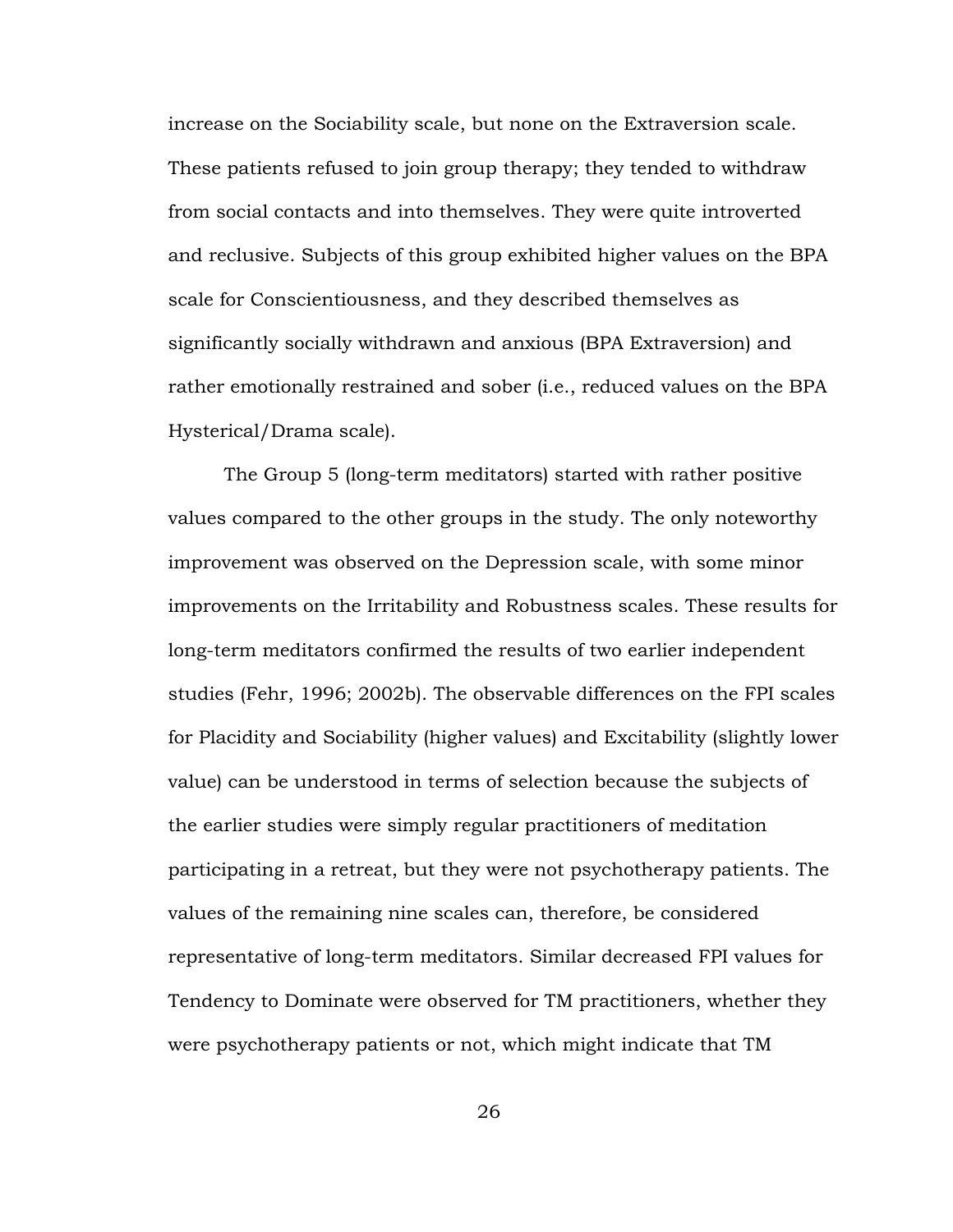practitioners are significantly more tolerant and compliant compared with the average citizen (Figure 14).



*Figure 14.* Long-Term TM Practitioners: initial and final values compared to values obtained in a 1972 study of a TM group  $(N = 30)$  with comparable long-term meditation esperience.

Long-term meditators showed significantly higher values on the BPA scales Dominance (Dominance, Power) and Conscientiousness. They were significantly more sociable (BPA scale Extraversion increased) and significantly more emotionally restrained and sober (BPA scale Hysterical/Drama reduced). Changes at the 1-year mark in the values of the Reference Groups were rather small (Figure 15).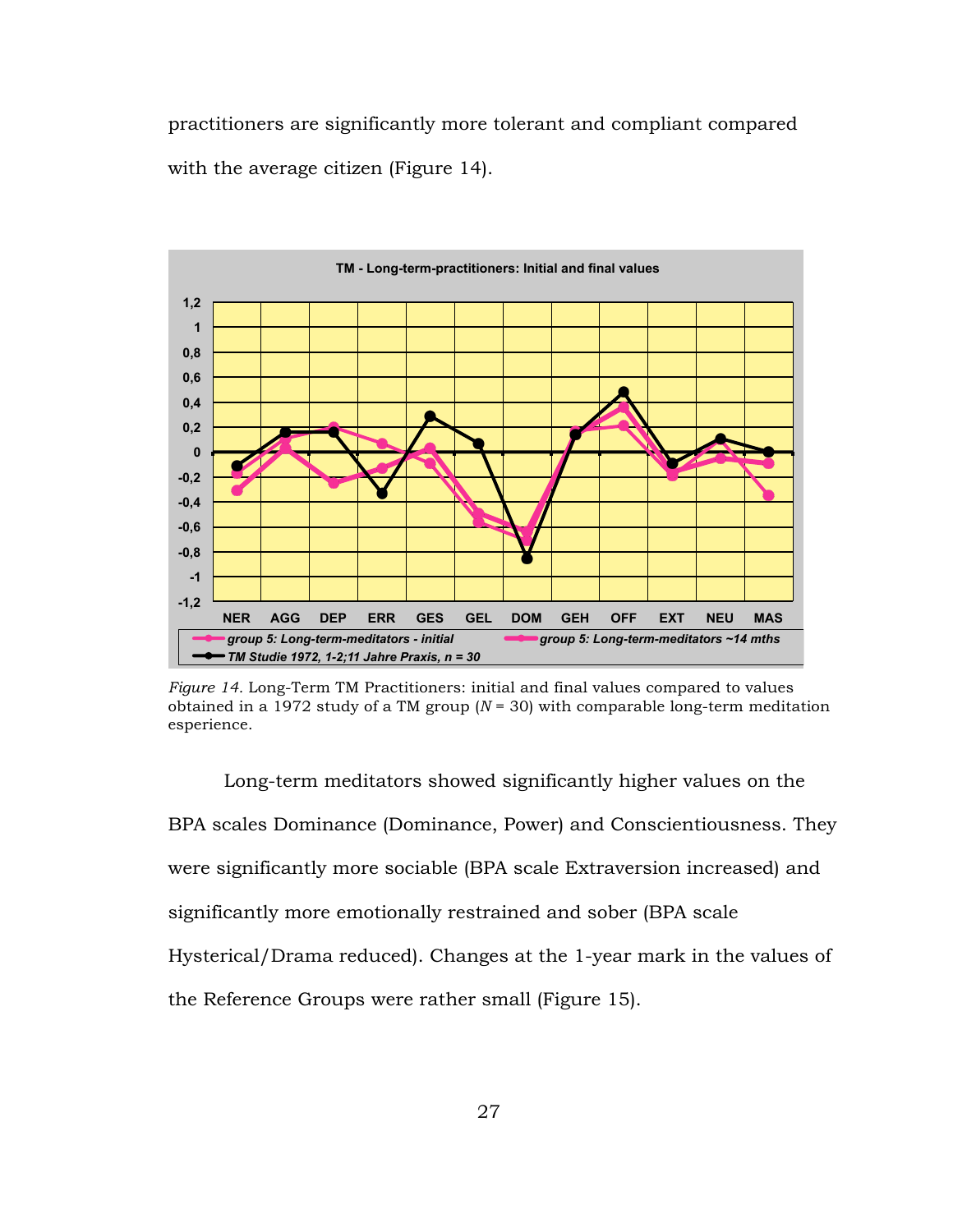

*Figure 15.* Reference Group: initial and final values.

#### *Antagonism of Meditation and Psychotherapy*

The best results concerning improvement in Social Activation, Competence, and Extraversion were achieved by starting with psychotherapy and adding meditation approximately 6 months later. The improvements with either therapy or meditation alone on Sociability and Extraversion were less pronounced, and it also must be taken into account that psychotherapy patients showed considerably lower values on both scales right from the beginning.

Another FPI scale pertaining to social competence is the Social Inhibition scale. When compared to psychotherapy-only, meditation appeared to increase improvements either as a stand-alone intervention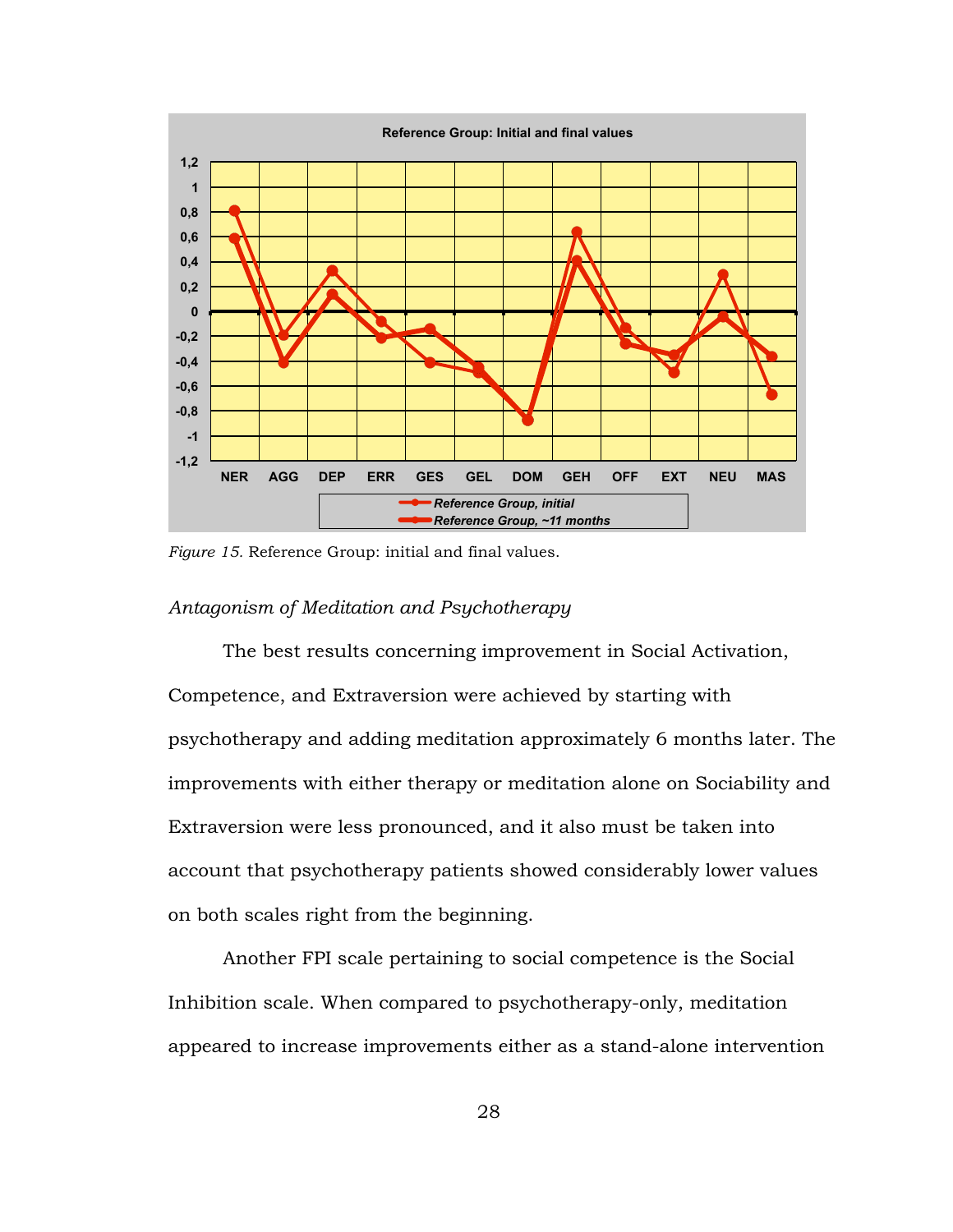or as a time-shifted adjunct after some months of therapy, but not when both methods were started simultaneously.

Compared were also the effects of meditation and bioenergetic exercises (Lowen, 1979), which this researcher used in the context of socially activating psychotherapy (behavioral exposition/confrontation; dynamic group therapy; Fehr, 2005). By applying the change-sensitive AT-SYM (i.e., a questionnaire to mirror the effects of autogenic training), the changes of 56 patients were reviewed over a 4.4-month interval. Meditators exhibited significant improvements on the Exhaustion scale, in contrast to patients who regularly practiced bioenergetic exercises at home; the latter showed only negligible increases (Figure 16). This result might be a characteristic expression of the antagonism between meditation and psychotherapy, especially the more activating types of the latter, explained Orme-Johnson (1987).



*Figure 16.* Improvements on the Exhaustion scale through TM versus bioenergetic exercises.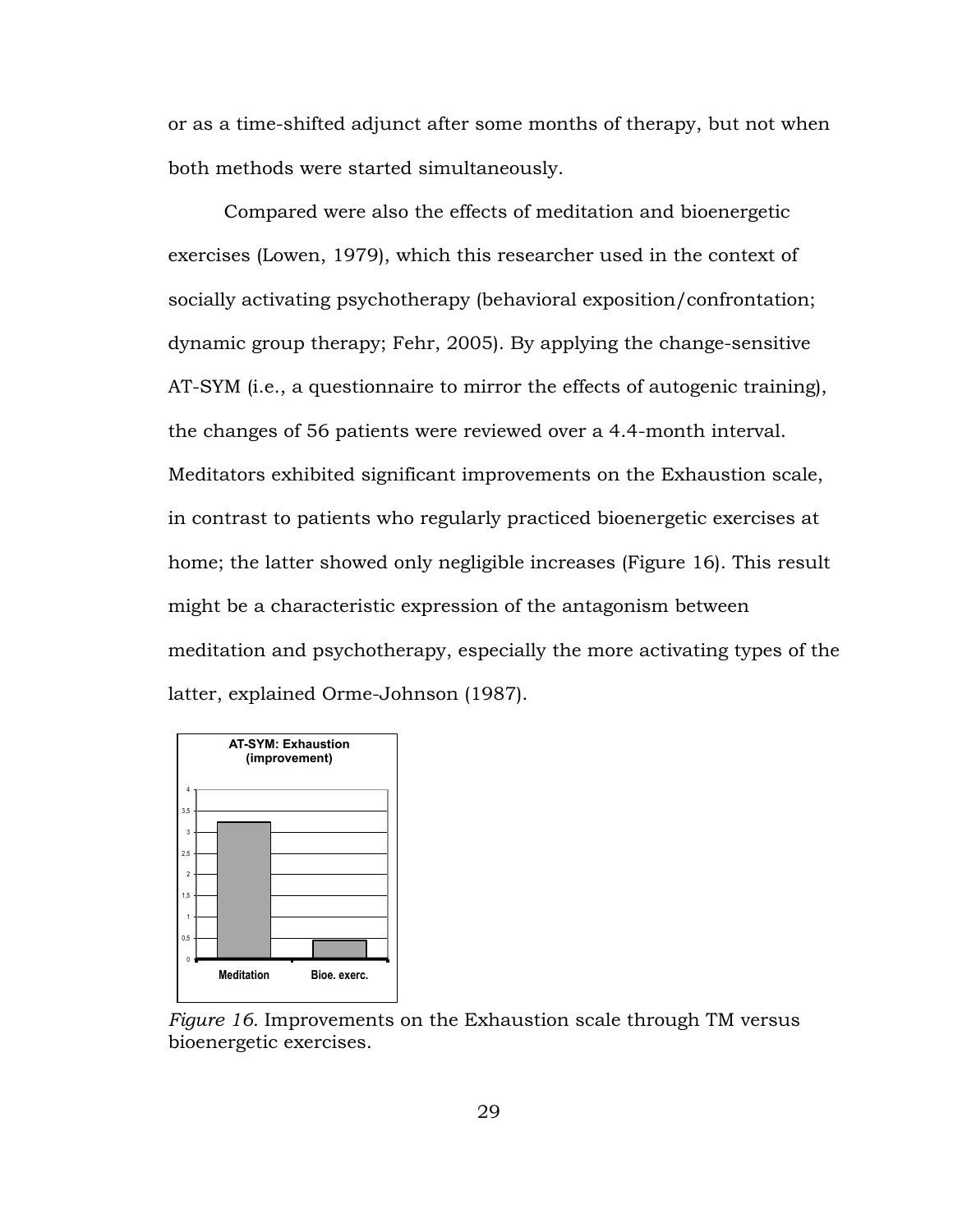Objectless meditation improves health of mind and body, explained Orme-Johnson (1987), by turning the mind inward and reducing psychophysiological activity until senses, mind, and ego are eventually transcended. Thus, meditation leads to a state of pure consciousness devoid of thoughts, which is a state of perfect stillness. Problem solving and the reduction of symptoms are, thus, achieved through the introduction of a second element, rather than by dealing with the problems directly. The oft-applied metaphor describing this logic is to turn on the light, instead of fighting the darkness.

Therapy, by contrast, is an active approach that aims at improving and supporting self-regulatory processes of the mind (e.g., thinking, emotions, needs), the body, and behavior within one's environment by analyzing and changing them. Therapy often uses visibly activating procedures such as the bioenergetic approach, social and other types of activation, behavioral exposition, and confrontation among others. Even psychological relaxation procedures are based on active approaches such as engaging the senses in subtle types of perception, or visualizations, but generally not with the purpose of going beyond the subtlest levels of mental activity. Clearly, transcending all thought through meditation could be considered a diametrically opposed approach.

Humanistic approaches have paid attention to therapeutic moments of transcendence that happened unexpectedly. Such moments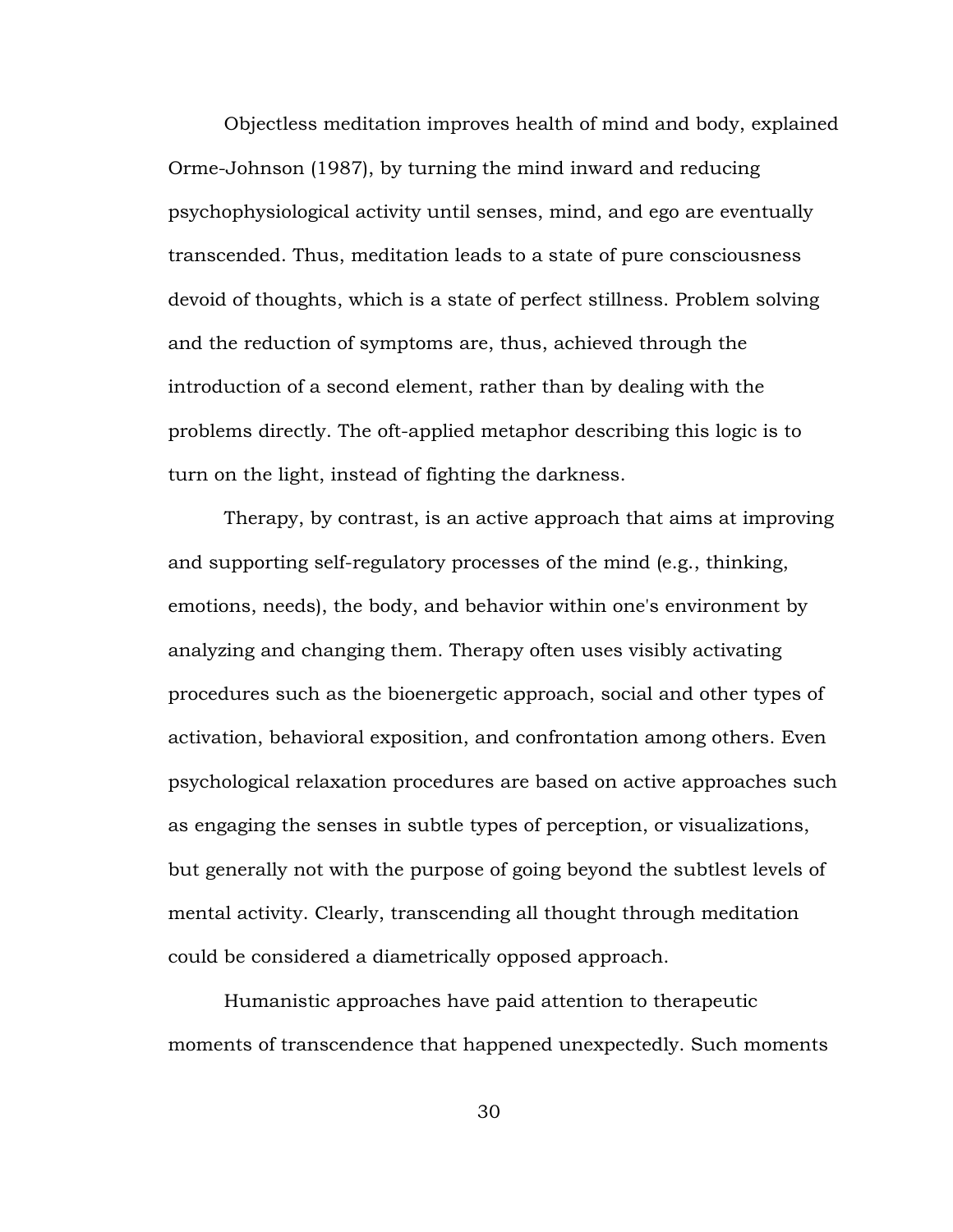might have interrupted the therapeutic process and introduced a whole other dimension of experience. Maslow (1968) termed such experiences *peak experiences* and provided a description of their characteristics. Subsequently, Maslow (1971) posited that there existed a state above self-actualization, namely, self-transcendence. He explained it thus:

[Transcenders] may be said to be much more often aware of the realm of Being, to be living at the level of Being . . . to have unitive consciousness and "plateau experiences" . . . and to have or to have had peak experience (mystic, sacral, ecstatic) with illuminations or insights. Analysis of reality or cognitions which changed their view of the world and of themselves, perhaps occasionally, perhaps as a usual thing.

Therapy deals with the individual's problems as the first element for alleviating life's burdens, whereas meditation, according to Vedic psychology, turns to the *principle of the second element* (i.e., transcendental consciousness, detachment, *samadhi*) as the true basis for effective action. The *Bhagavad Gita* states, "*Yoga stah kuru karmani*" (II, 48), which means: Established in Yoga, perform action (Maharishi, 1967). Yoga denotes a state where the mind has transcended all mental activity and reached the state of pure consciousness, or silence without thoughts.

It is not by chance that to be "established in Yoga" is advised first, followed by *kuru karmani* (perform action). Being established in the Absolute (a synonym for pure consciousness) is seen as the prerequisite to performing action in the relative world. Without being in touch with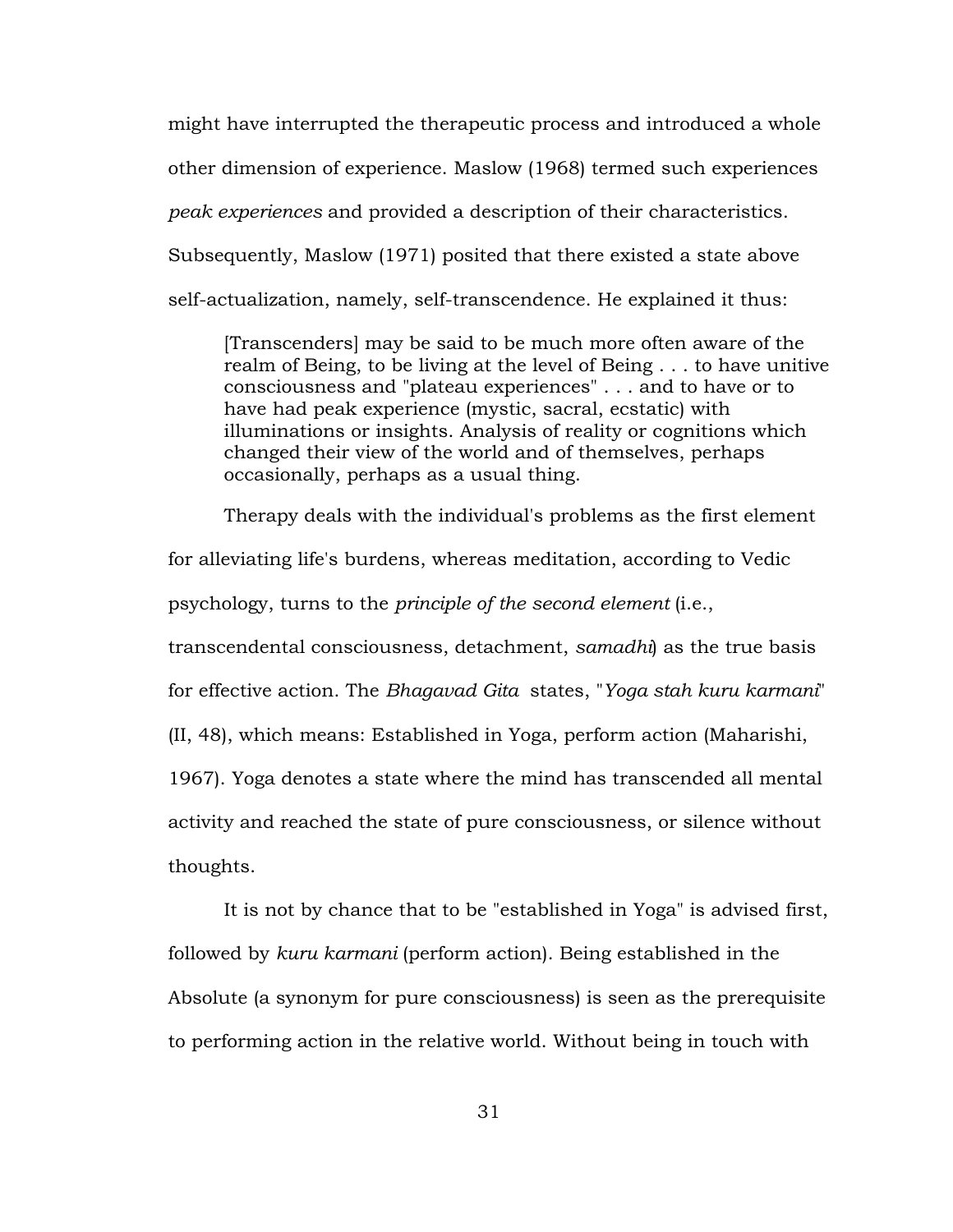transcendental pure consciousness, according to the Vedic view, the individual is bound by his or her actions and overshadowed by the drama of the emotions, unfulfilled needs, and the turmoil created by strokes of fate. These dramas are believed to be the interplay of the three basic tendencies of creation, called *gunas*: *Sattva* (purity), *Rajas* (activity, energy), and *Tamas* (immobility, heaviness, darkness). Vedic psychology also makes very clear how one should deal with the bondage brought about by imbalances of the three *gunas*. The *Bhagavad Gita* instructs, "*Nistraigunyah bhava*" (II, 45), meaning, be without the three gunas or "transcend the three gunas, O Arjuna. Be free from the pairs of opposites (freed from duality), ever-balanced, unconcerned with getting and keeping and centered in the Self" (Maharishi, 1967). The *Yoga Sutras of Patanjali* offer a similar instruction, "*Yoga citta-vrtti-nirodhah*" (Sutra II; meaning, Yoga is transcending the activity of the mind; Aranya, 1977).

The paradigm of Vedic psychology, thus, states: Without meditation as the pathless path inward in order to experience transcendental pure consciousness as the underlying continuity of life, personal identity is not firmly rooted. The psychotherapeutic paradigm, on the other hand, holds that without active engagement of mind and body in the real world and without paying attention to their problems directly, individuals risks losing touch with reality and the soul might be drifting into escapist illusionary realms, instead of effectively thinking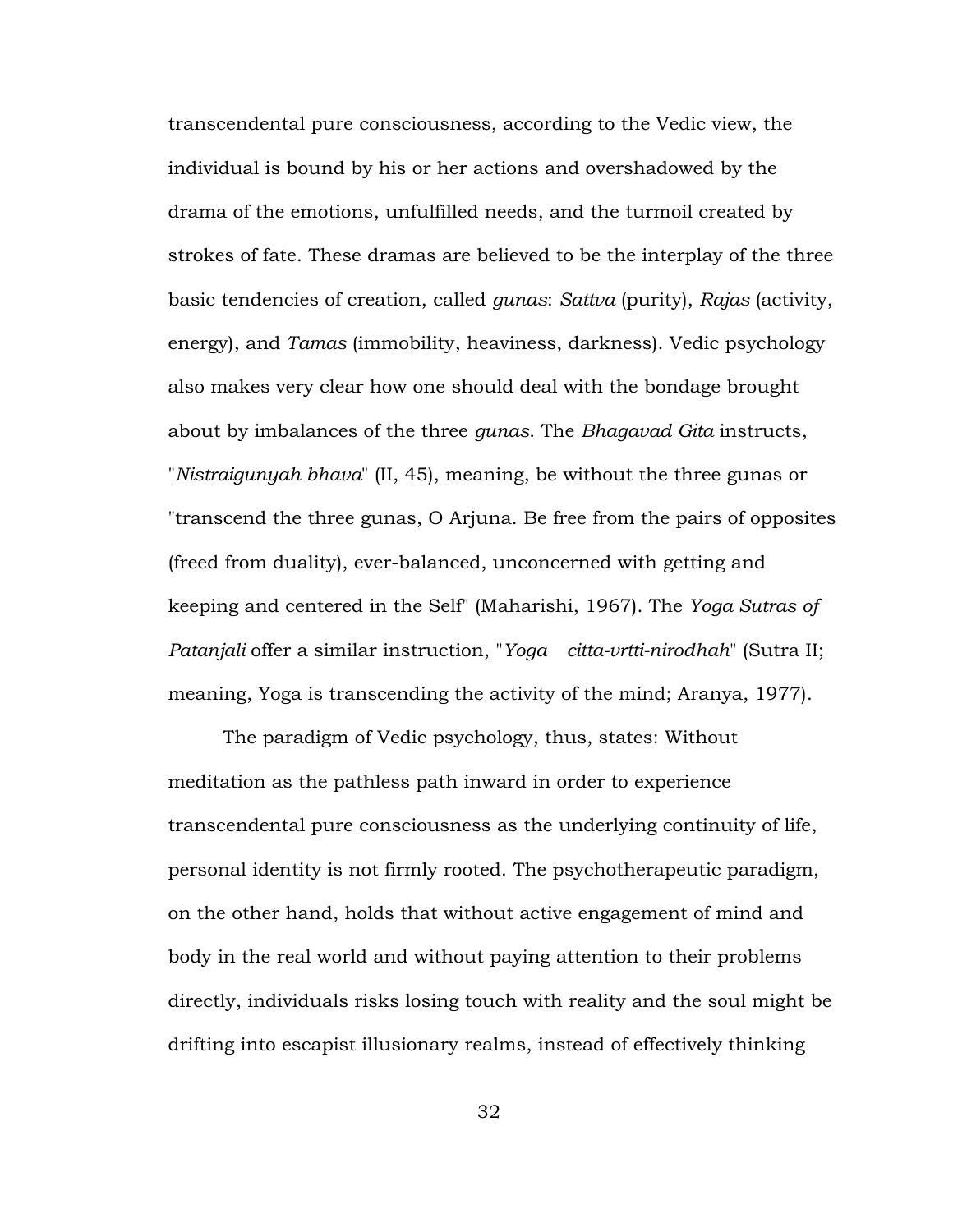and acting in this world (Fehr, 2002b). These two paradigms are

seemingly contradictory, at least in part, and a workable synthesis

remains to be found.

Indian psychotherapy is rooted in various teachings of the Veda,

which go back some 2 to 5,000 years. One of these teachings is the Yoga

System of Patanjali, which is around 2,000 years old (Singh, Ganguli, &

Atreya, 1977). Coster (cited in Singh et al., 1977) remarked:

Analytical therapy in the west is a very new and young experiment. Yoga in the east is a very ancient and mature technique. If, however, the whole matter of moral and social discipline, relaxation, breathing and control of thought by meditation were approached by psychotherapists in the non-religious and scientific attitude of the student of Yoga, it might well be that this would lead to the discovery of new and valuable psychotherapeutic methods. My plea is then that Yoga, as followed in the east, is a practical method of mind development quite as practical as analytical therapy and far more practical and closely related to real life than the average university course. Furthermore, I am convinced that the Yoga Sutras of Patanjali do really contain the information that some of the most advanced psychotherapists of the present day are ardently seeking. (slightly reworded; p. 168)

Western and Indian style psychotherapy are clearly operating on the

basis of quite different paradigms, which seems to be mirrored by the

results obtained in our praxis.

## **3.5 Disorder-Specific Treatment Effects**

Another important aspect is the specific treatment effect pertaining to the diagnosis and the cause for undergoing therapy, respectively. It is part of the therapeutic contract and determines the direction of therapy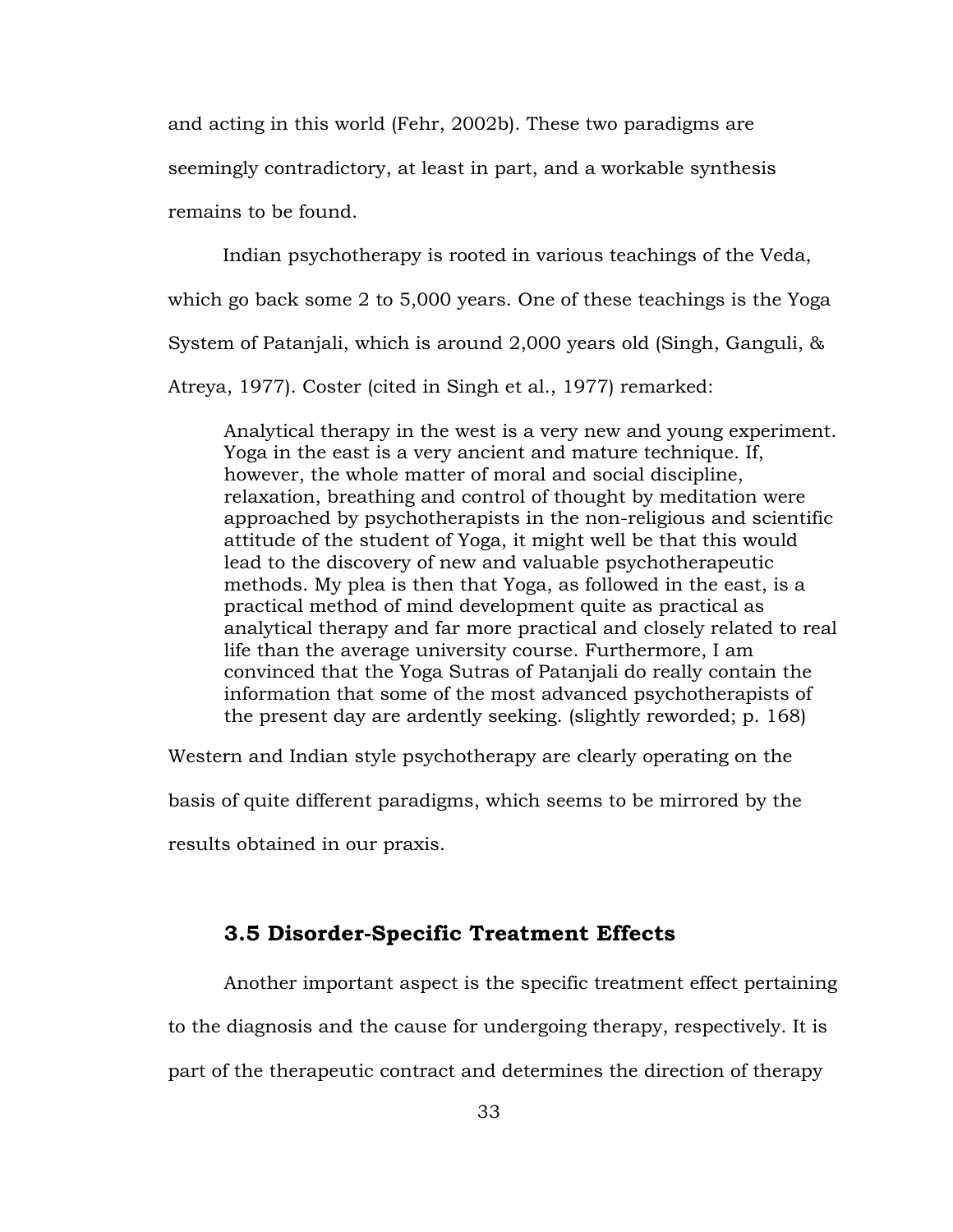and influences the choice or recommendation of methods. As such, the treatment effect is an important criterion for judging the usefulness of the obtained results with respect to the specific complaints with which the therapy has had to deal. Disorder-specific improvements in all patients undergoing therapy were assessed with the use of a 5-point Likert scale (Figure 17).



*Figure 17.* Disorder-specific treatment effects of Groups 1, 2, 3, and 5: Group 1 (psychotherapy-only;  $n = 16$ ); Group 2 therapy + TM added 6 months later;  $n = 16$ ); Group 3 (therapy + TM simultaneously; *n =* 24); Group 5 (long-term practitioners of TM; *n =* 19). Groups 4 was excluded from the study.

The results showed that the least disorder-specific treatment effects were obtained with Groups 3 (therapy and meditation begun simultaneously). Group 4 subjects  $(n = 8)$  received therapy only to a very limited extent (chiefly, a few consulting talks); therefore, only 4 of the 8 subjects could be rated, and their values were only slightly higher than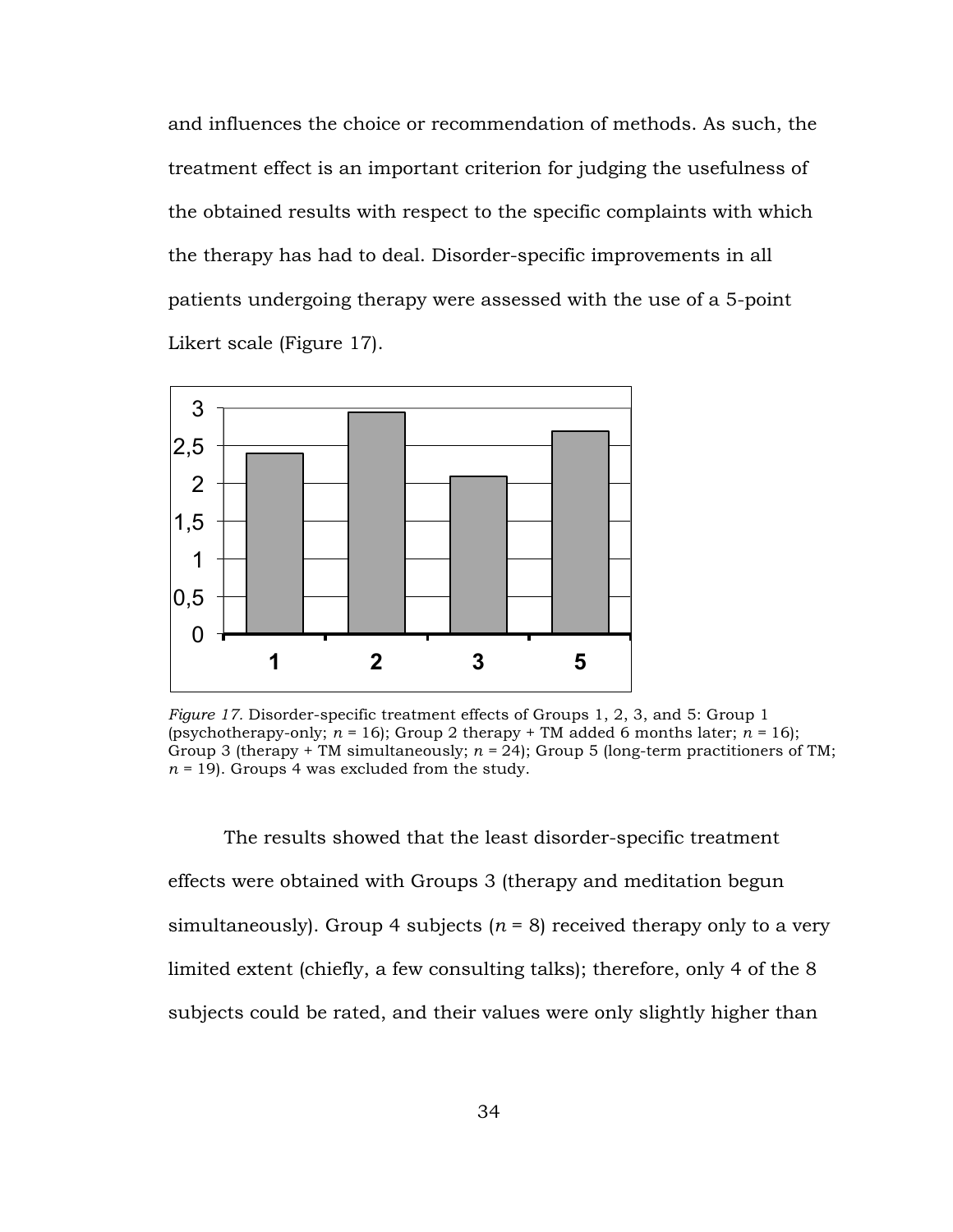those of Group 3. Group-4 values were, therefore, excluded from the study.

In comparison to Group 3, Group 1 (psychotherapy as sole intervention) yielded more disorder-specific treatment effects. Even better were the results for Group 5 (long-term meditators). The best disorder-specific effects were observed with patients in Group 2, who underwent psychotherapy first and added meditation app. 6 months later. In sum, the results of our study showed that the greatest effect was achieved with a combination approach of psychotherapy and time-shifted meditation (i.e., TM).

## **4. Discussion**

Because this is a field study, the results of this research should be considered preliminary. There could be no randomization of subjects. Concerning this point, the researcher agrees with other authors, notably Orme-Johnson (2008), who wrote that randomized assignments and blind studies are not appropriate procedures for meditation research. The reason for this is that feeling compelled to meditate regularly and over relatively long periods of time without any inner personal conviction and predominantly for scientific purposes might be methodically correct, but would be a questionable approach regarding meditation.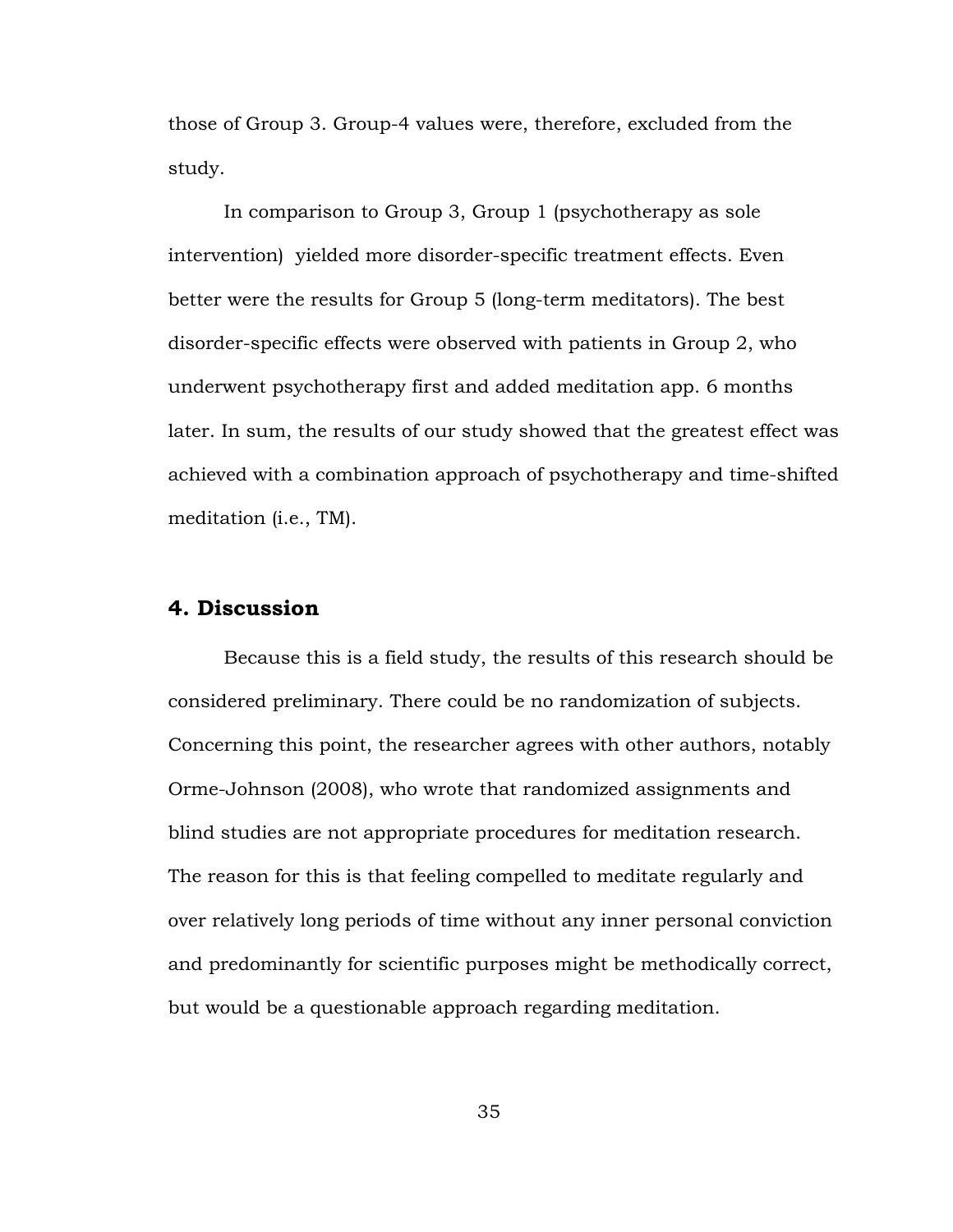Experimenter bias cannot be ruled out in this study. This researcher was both therapist and meditation teacher of the patients under study. The typically Western role of a therapist and the Easternoriented role of a meditation trainer might have been somewhat contradictory or confounding variables because the supervision and attention to the meditation process on the one hand, and providing psychotherapy on the other, follow different rules. Whereas exposition and confrontation are part of Western-style psychotherapy, taking care of the meditation process uses rather smooth and soothing procedures. Thus, the question is justified whether these two roles—therapist and meditation trainer—should be viewed as antagonistic and mutually exclusive or, perhaps, as complementary. If the answer favors antagonism, instruction in meditation and therapy should not be conducted by the same individual. The answer, however, might lean toward complementarity of the two methods. As this study has shown, a certain range of carry-over effects between therapy and meditation exists: Cognitive behavior therapy might be helpful in overcoming difficulties in the meditation process, and meditation seems to enhance the therapeutic process.

Bias might also have been introduced through expectation. However, it is difficult to assess the strength or direction of this bias variable with respect to the different scales. This researcher was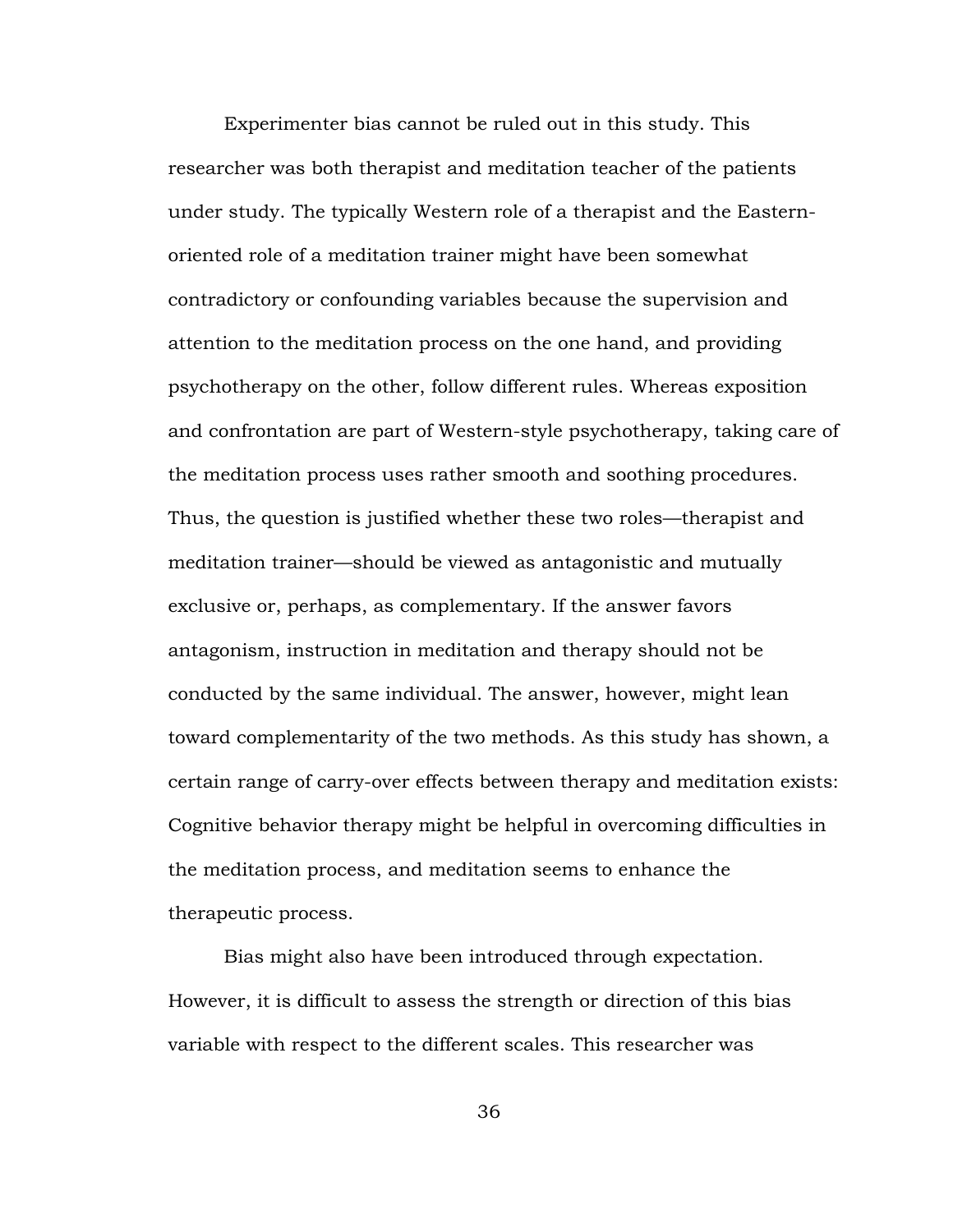interested in the differential estimation of the effects of therapy and meditation separately and in combination in three areas of symptoms: Somatoform Diseases (psychosomatic symptoms), Depression, and Subjective Stress. Improvements of psychological health through regular meditation had been repeatedly reported (Orme-Johnson, 1973, 1987; Sridevi & Rao, 1998; Walton, Schneider, Salerno, & Nidich, 2005). By combining meditation with therapy, this researcher expected some psychological improvement; however, no specific expectations were put forth as to the pattern of changes, measured with various FPI scales, with either the combined or the separate application of meditation and therapeutic methods.

Similar values of significant reductions of Nervousness/ Psychosomatic Symptoms could be observed across all groups of meditation beginners within their first year of meditation practice. However, the three groups under consideration (Groups 2, 3, and 4) started from quite different levels; yet, regardless of starting values—be they 1.5 *SD* above the population mean or near the population mean significant decreases of symptoms could be observed during the first year of meditation practice. Therapy did not seem to add appreciably to the effect, but neither did it interfere.

Changes in Depression followed a different pattern from those observed with Nervousness/Psychosomatic Symptoms. Meditation alone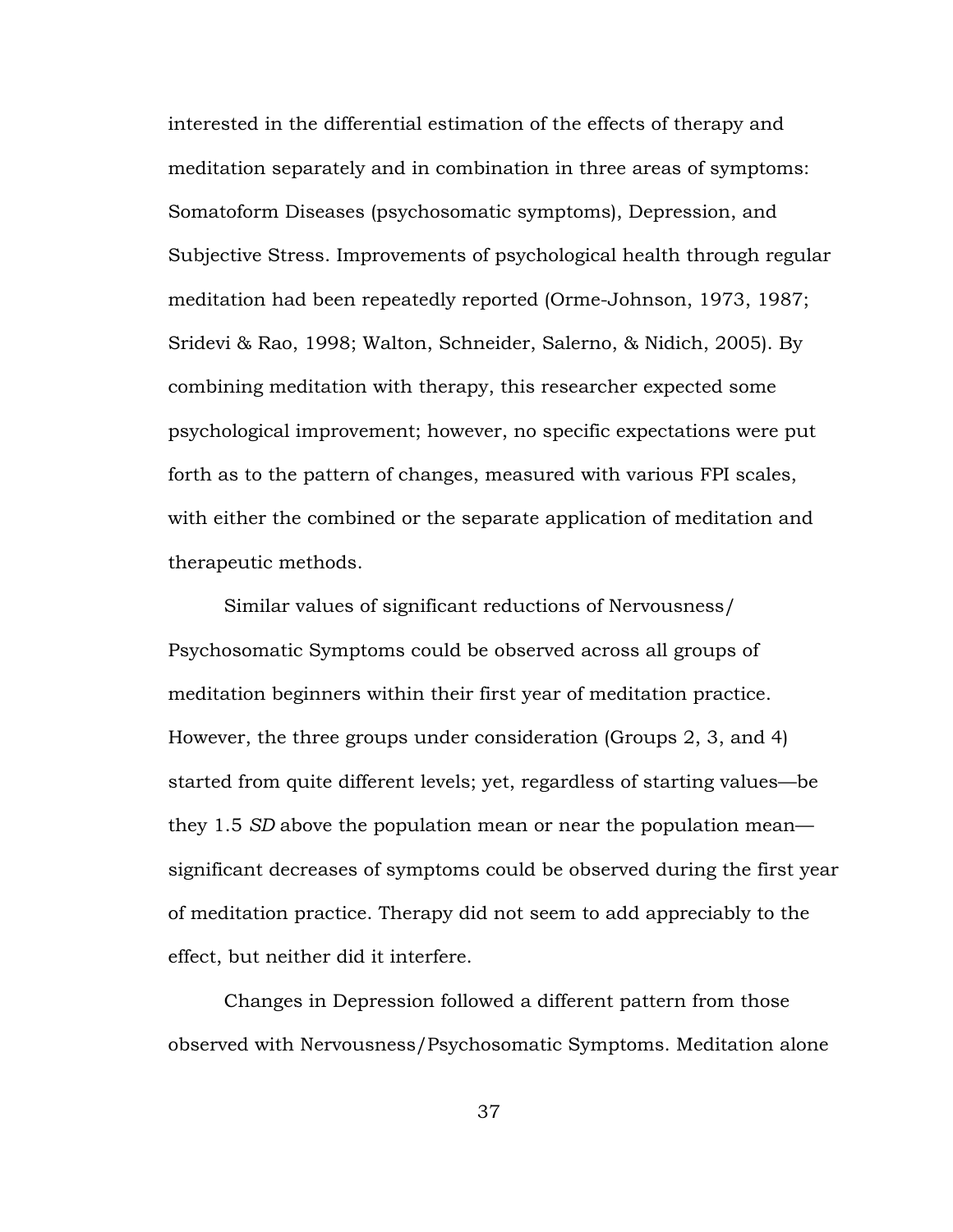produced a rapid reduction of Depression within the first few months. Therapy seemed to interfere, as improvement was delayed when it accompanied meditation. The target area of the meditation-based improvement near the population mean was similar for Group 2 (therapy followed by meditation after app. 6 months), Group 4 (meditation-only), and Group 5 (long-term meditators). This would indicate that TM can be considered as a long-term antidepressant.

While comparing the long-term data of the treatment groups with those of the Reference Group, it should be kept in mind that the longest interval for the Reference Group results was approximately 11 months, in contrast to long-term intervals of 18 months or more with our patients and some meditators. No information is available concerning the progress of the Reference Group beyond 1 year. However, the changes observed within the first year pointed strongly toward greater positive results through meditation.

Self-selection might be responsible for irregular meditation practice or dropping out. In several prior investigations using the FPI (Fehr, 1996, 2003), it was observed that prospective irregular meditators or dropouts were more nervous, less conscientious, more aggressive/unrestrained, open or outright self-critical, more irritable and thin-skinned, hesitant, or depressive on the one hand, and—at the beginning—more sociable, extraverted, and without restraint on the other hand. Individuals thus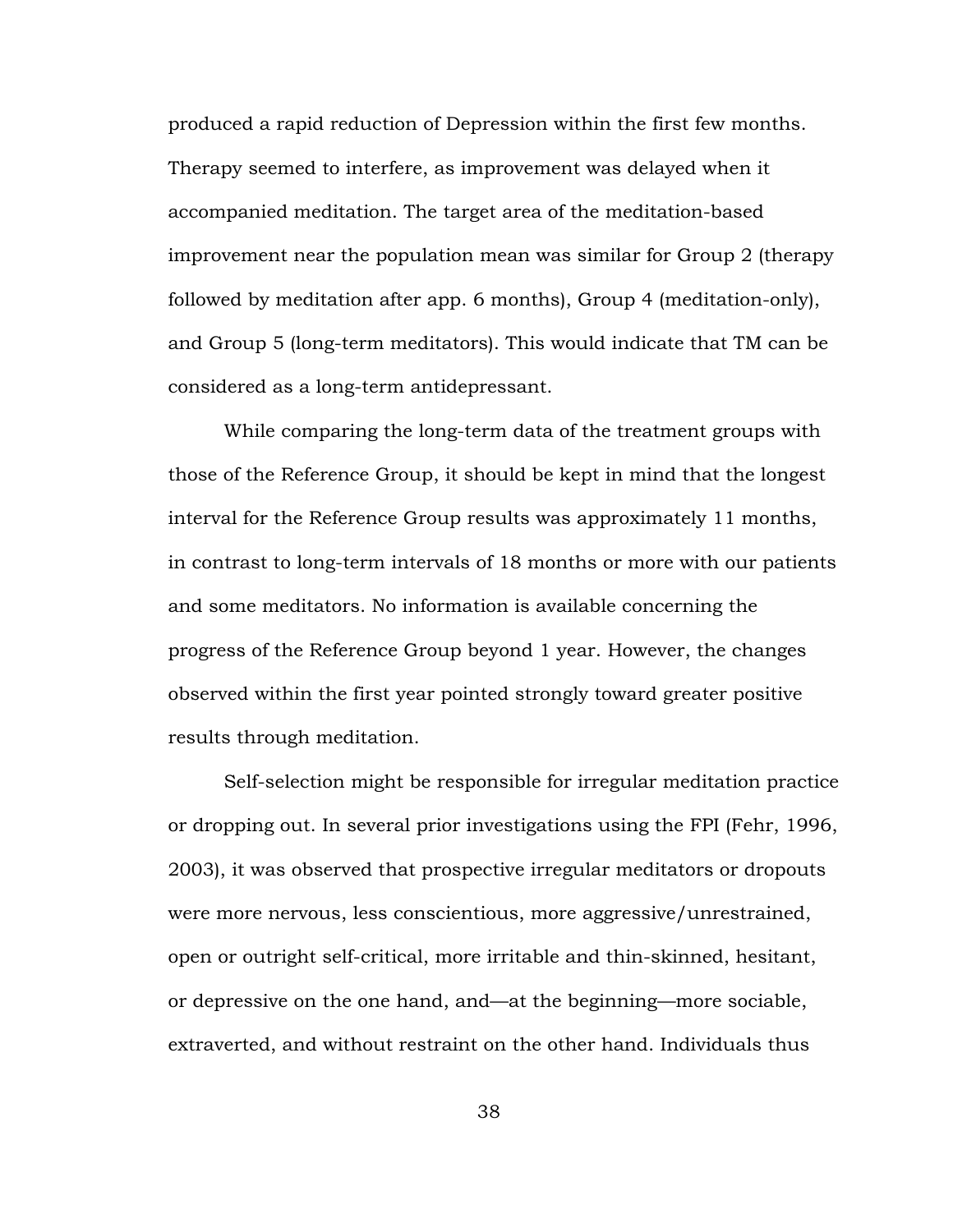described have a greater tendency to react to outer stimuli and a higher degree of field dependence.

When digging deeper into the question what the results of this investigation might suggest about a systematic combination of Eastern meditation and Western psychotherapy, the first impression might be that psychotherapy and meditation represent rather antagonistic and, perhaps, even mutually exclusive approaches, at least when they are started at the same time. The results seem to indicate that the two approaches are hampering each other's effects because they tend to work in opposite directions, that is, activating and deactivating. With a timeshifted start of some 5 to 6 months, however, this is not the case. Whereas Western psychotherapy tends to focus directly upon the problem, Eastern traditional psychotherapy introduces a second element, namely, a different state of consciousness: the silent level of consciousness. On this basis, problems are seen from a different angle, and new perspectives allow new solution: Problems begin to dissolve.

Although Western and Eastern approaches are based on different modes of operation, they seem to act in a complementary fashion under the condition of a time-shifted start. When both approaches are introduced simultaneously, however, the hampering effect seems to dominate because the individual is not, normally, able to follow these two different modi operandi at the same time. Perhaps, this is due to learning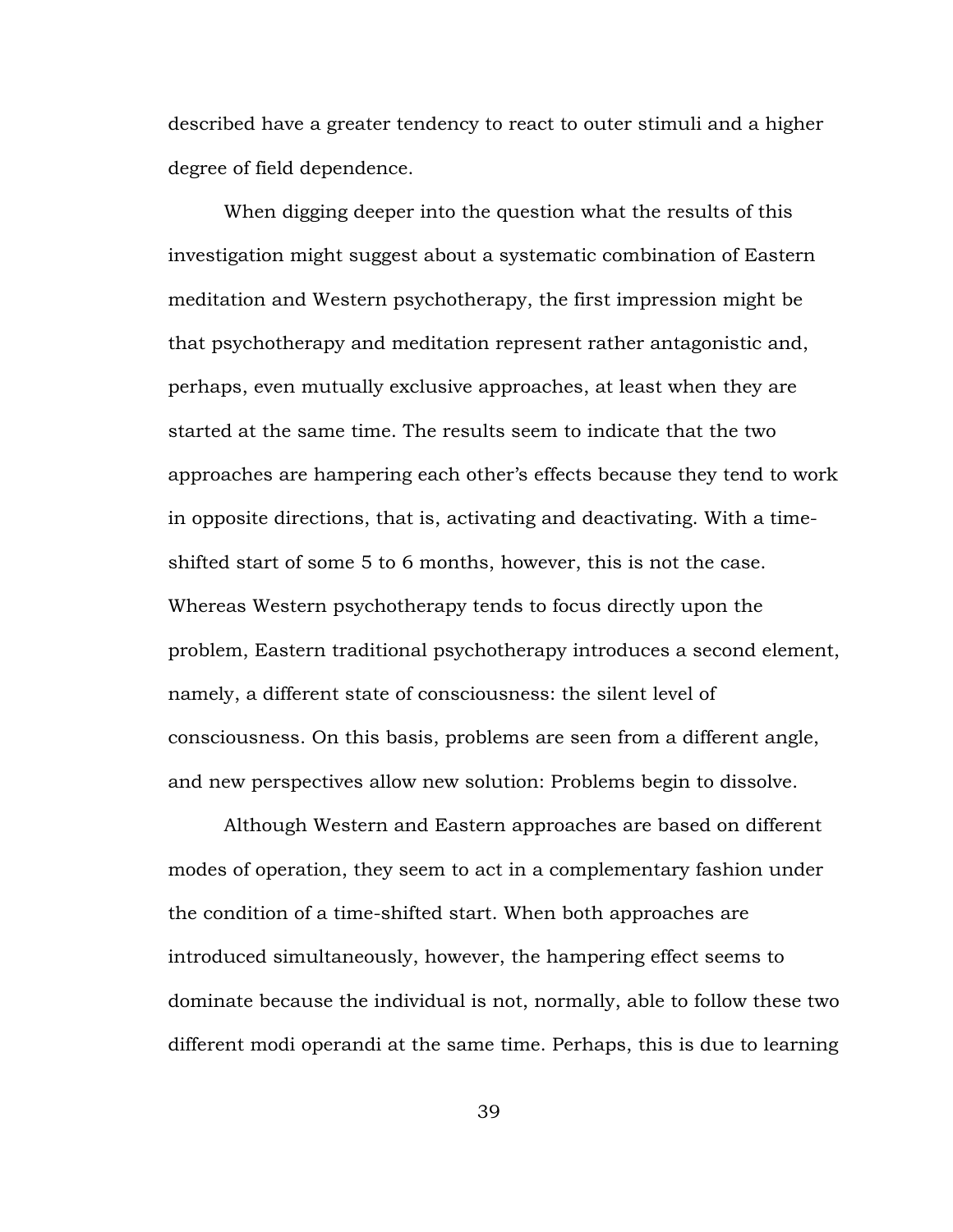effects that involve all psychophysiological levels. A separation by several months, at a minimum, seems to be necessary for establishing activation and deactivation of training effects separately for each modus, in order not to have them interfere with each other.

From the greater disorder-specific treatment effects of a combined therapy-and-meditation approach, it can be concluded that the addition of the yogic way of following a daily routine of experiencing complete silence of mind and body expands the possibilities of personal change and nonidentification with dysfunctional habits of feeling, thinking, and behaving because it adds a new dimension of inner experience of the self.

## **5. Summary**

This longitudinal study showed relevant positive health effects of TM both as an adjunct to psychotherapy and as a stand-alone practice. FPI Nervousness/Psychosomatic Symptoms, which appeared to be resistant to psychotherapy, were reduced quite reliably with TM within 6 to 12 months. This effect continued on a moderate scale during subsequent years and ended on a level that differed in a positive direction from the norm.

Concerning FPI Depression, psychotherapy showed greater effects within the first 4 months. At the 1-year mark, the effects of TM equalled those of psychotherapy, and at the end of 2 years, the TM-effect seemed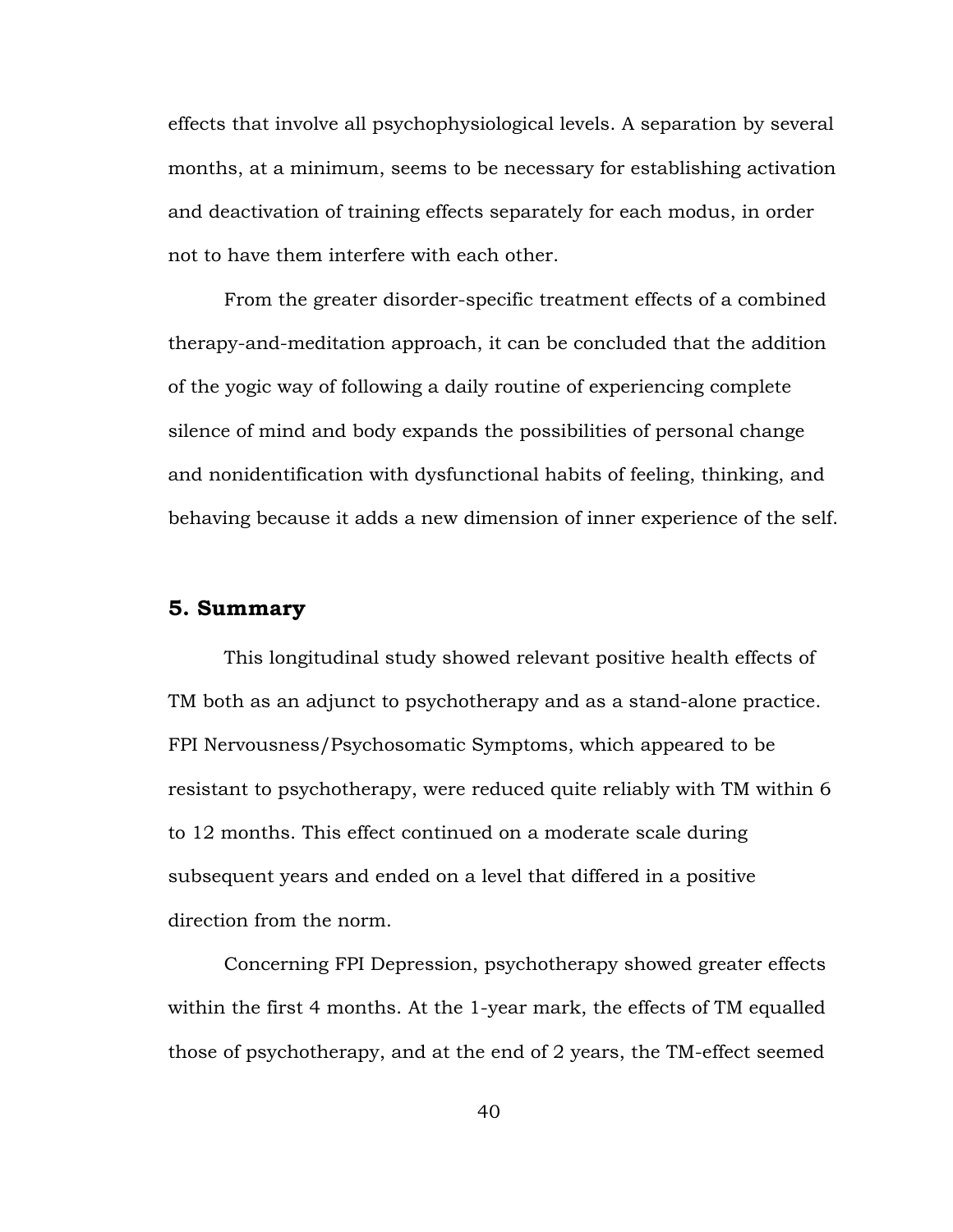to be greater still—in this study, the effect was app. double the size of the 1st-year changes. Moreover, the values for long-term meditators seemed to indicate that positive changes continued on a smaller scale and ended somewhat below the population mean for Depression. Thus, tendency toward the mean cannot explain the effect of improvement in Nervousness, Depression, and Subjective Stress found in the samples of patients in this study.

The effect of meditation on FPI Robustness during the first 4 months was somewhat smaller than the effect of psychotherapy. At the 1-year mark, the effect of psychotherapy had reverted to zero, whereas the changes in the TM practitioners exhibited the same level of change that had been observed within the first 4 months of therapy. Twenty months after starting TM, the effect on Robustness was still considerably more pronounced. This pattern of change resembled that for FPI Depression.

With respect to time sequencing, equally strong stress-reducing effects (FPI Subjective Stress) were achieved with both psychological therapy and meditation. Starting TM and adding behavioral psychological methods a few months later achieved superior stress-reducing effects compared with stand-alone interventions.

From the standpoint of efficiency of psychotherapy or stressreduction training, the best effect could be seen with a time-shifted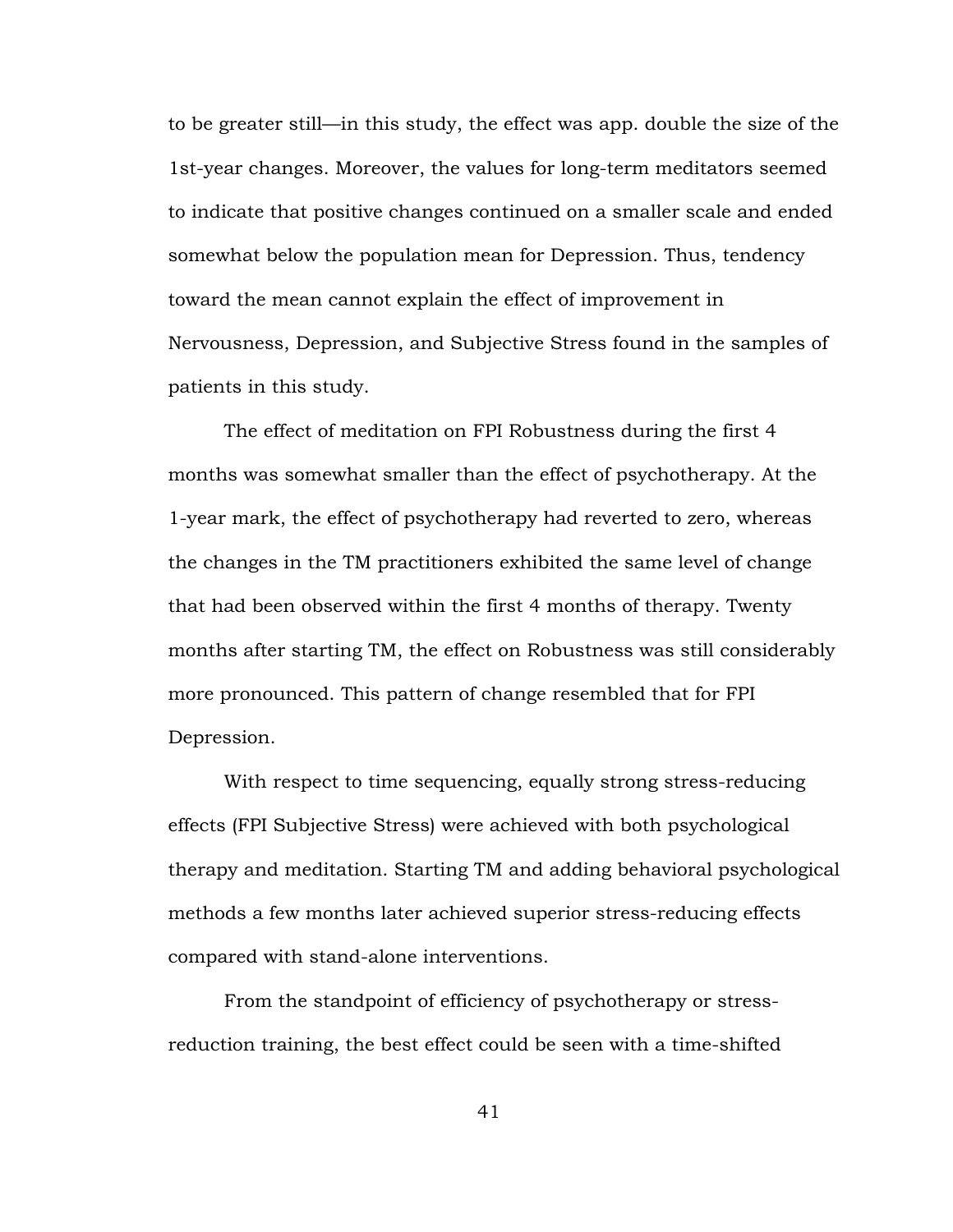combination of meditation and psychological methods. In this study, the time interval for adding the second treatment method was approximately 6 months. The stress-reducing effects with the use of only one intervention were smaller. Overall, it can be stated that TM could generally be applied with good effect as a nonspecific method for fostering therapeutic success and reducing stress, but psychological methods are indispensable in treating defined symptoms, problems, and ailments.

I wish to thank Dr. Elisabeth Johnson-Kallos for extensive comments on earlier versions of this paper.

IPPM Institute of Personality Psychology and Meditation

Bislicher Str. 3 46499 Hamminkeln 02852 – 508 99 60

www.tm-independent.de www.i-p-p-m.de

email: kontakt@i-p-p-m.de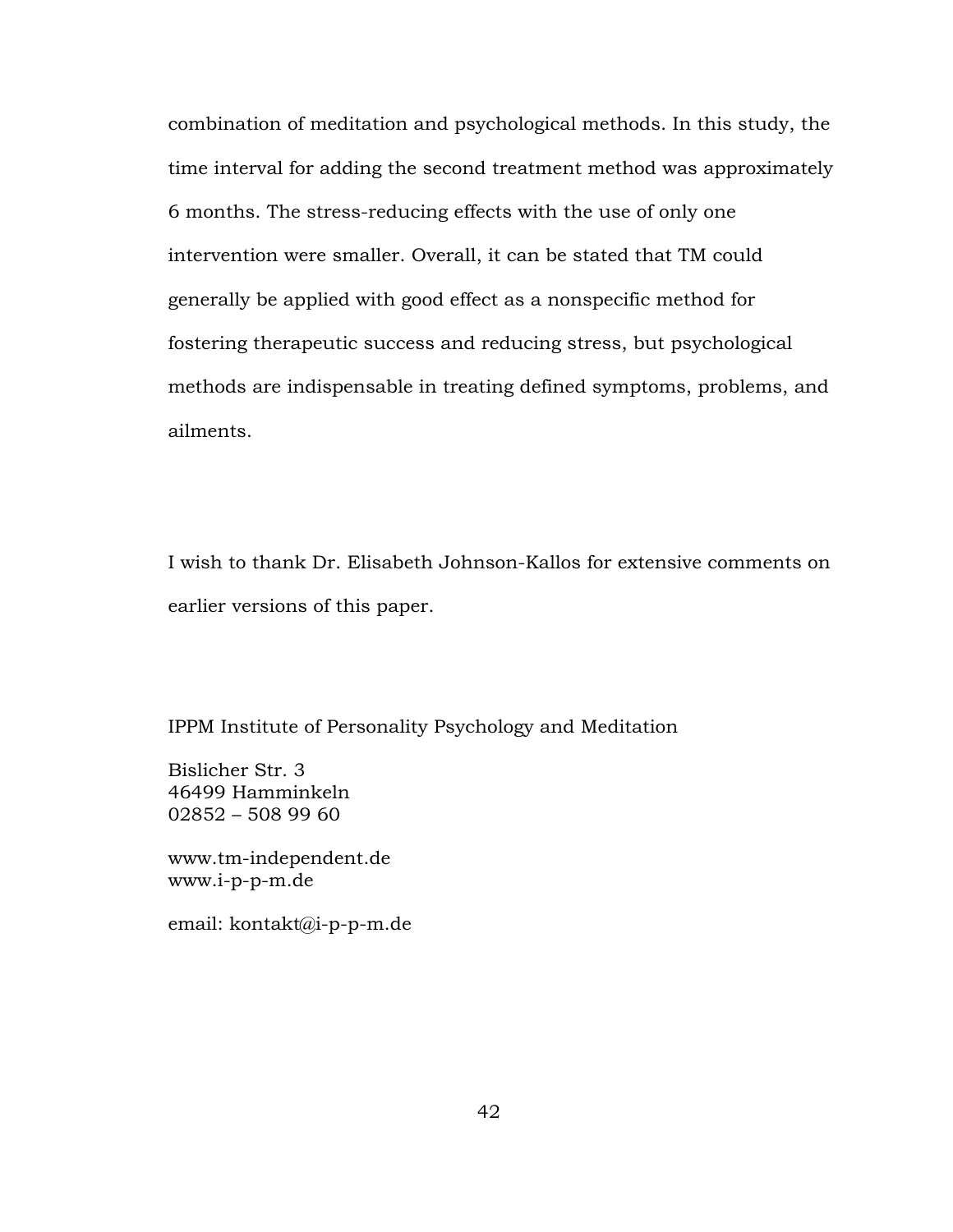#### REFERENCES

- Aranya, Swami Hariharananda. (1977). *Yoga philosophy of Patanjali.*  Calcutta: University of Calcutta.
- Bamberg, E., & Busch C. (1996). Betriebliche gesundheitsförderung durch stress management training: Eine meta-analyse (quasi-) experimenteller studien. *Zeitschrift für Arbeits- und Organisationspsychologie, 3.* Göttingen, Germany: Hogrefe.
- Costa, P. T., & McCrae, R. R. (1992). *NEO personality inventory-revised.* Psychological Assessment Resources.
- Dillbeck, M. C., & Orme-Johnson, D. W. (1987). Physiological differences between Transcendental Meditation and rest. *American Psychologist, 42*(9), 879-881.
- Eppley, K. R., Abrams, A. I., & Shear, J. (1989). Differential effects of relaxation techniques on trait anxiety: A meta-analysis. *Journal of Clinical Psychology, 45*, 957-974.
- Fehr, T. (1996). Therapeutisch relevante effekte durch Transzendentale Meditation? Psychotherapie Psychosomatik Medizinische Psycholologie*, 46*, 178-188.
- Fehr, T. (1998). *Bioenergetische prozess analyse*. Frankfurt: Swets Test Services.
- Fehr, T. (2002a). The role of simplicity (effortlessness) as a prerequisite for the experience of pure consciousness—the nondual state of oneness: Turiya or samadhi in meditation. *Journal for Meditation and Meditation Research, 1*, 49-77.
- Fehr, T. (2002b). Die modifizierende wirkung sozialer erwünschtheit in der psychologischen selbstbeschreibung praktizierender spiritueller techniken am beispiel der Transzendentalen Meditation. *Report Psychologie, 1,* 22-31.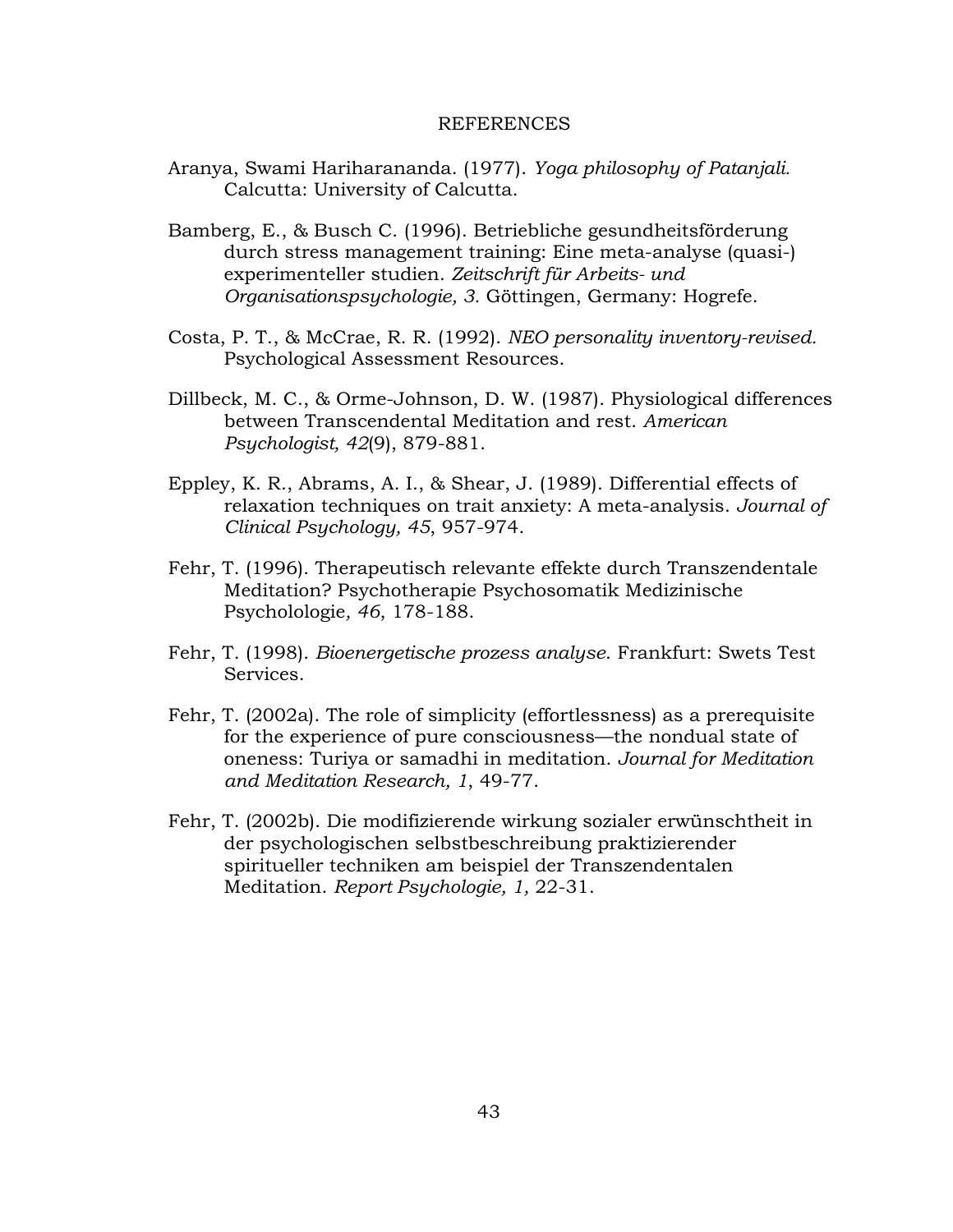- Fehr, T. (2003). Yoga—meditation—samadhi: Therapie aus der Sicht des advaita-vedanta, der philosophie des nondualismus, und die psychosozialen wirkungen ihrer anwendung. In K. Engel, R. Wahsner, & H. Walach (Eds.), *Schriften zur meditation und meditationsforschung.* Frankfurt, Germany: Peter Lang Verlag Europäischer Wissenschaften.
- Fehr, T. (2005). Differentielle untersuchung antagonistischer effekte von bioenergetik sensu LOWEN und advaita-meditation in der psychotherapie. *Forum der bioenergetischen Analyse, 1,* 31-56.
- Fehr, T. (2006a). Multidimensional bioenergetic personality analysis: A statistical approach. *The European Journal of Bioenergetic Analysis and Psychotherapy, 3*(1), 1-22.
- Fehr, T. (2006b). Transcendental Meditation might prevent partial epilepsy. *Medical Hypotheses, 67*(6), 1462-3.
- Grawe, K., Donati, R., & Bernauer, F. (1994). *Psychotherapie im wandel: Von der konfession zur profession.* Göttingen, Germany: Hogrefe.
- Lowen, A. (1979). *Bioenergetik: Therapie der seele durch arbeit mit dem körper.* Reinbek bei Hamburg, Germany: Rowohlt.
- Maharishi Mahesh Yogi. (1967). *Bhagavad Gita: A new translation and commentary: Chapters 1-6.* London, UK: International SRM Publications.
- Maslow, A. H. (1968). *Toward a psychology of being.* New York: Van Nostrand.
- Maslow, A. H. (1971). *The farther reaches of human nature.* New York: Viking.
- Mason, L. I., Alexander, C. N., Travis, F. T., Marsh, G., Orme-Johnson, D. W., Gackenbach, J., et al. (1997). Electrophysiological correlates of higher states of consciousness during sleep in long-term practitioners of the Transcendental Meditation program. *Sleep, 20,* 102-110.
- Orme-Johnson, D. (1987). Medical care utilization and the Transcendental Meditation program. *Psychosomatic Medicine, 49,* 493–507.